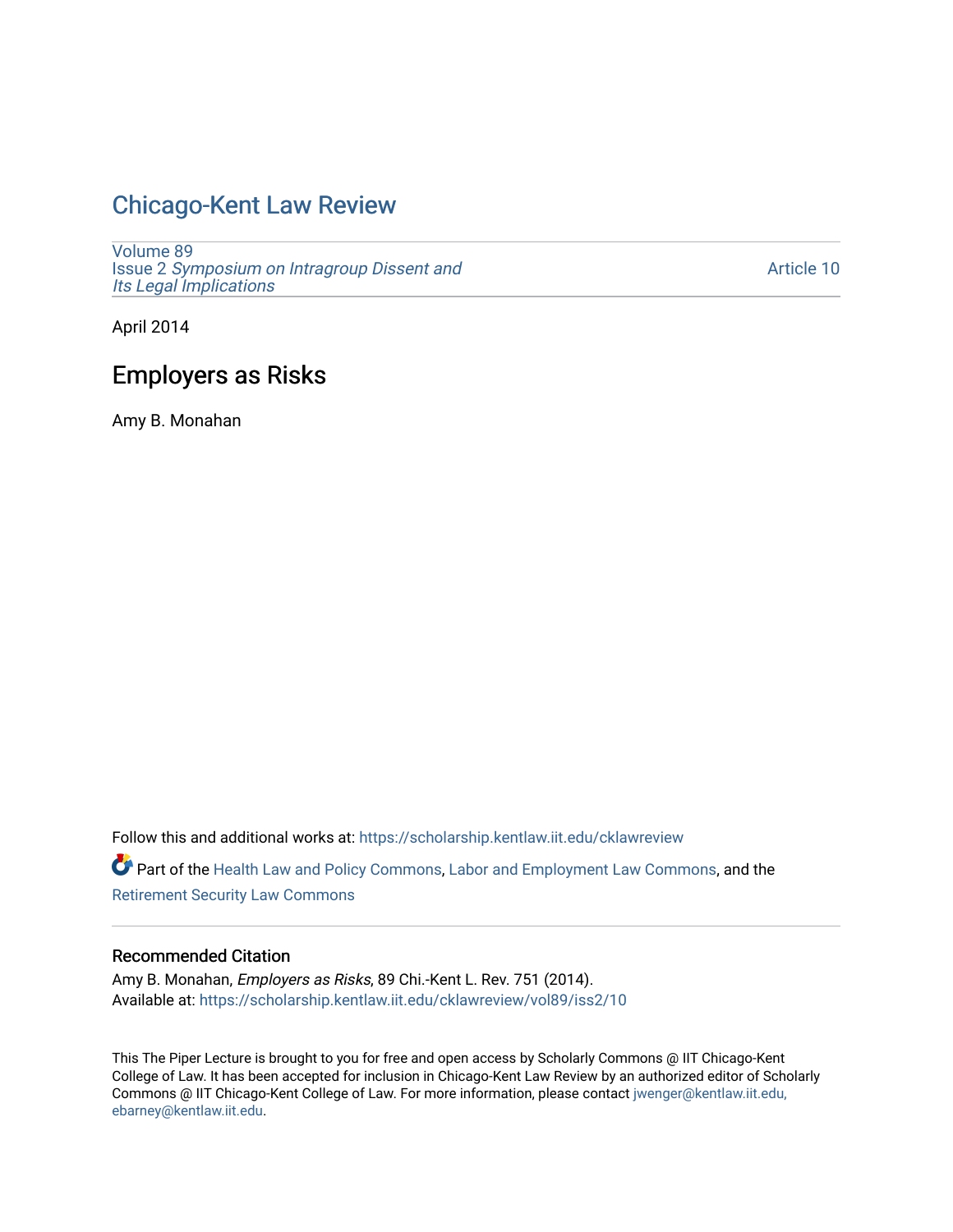# THE PIPER LECTURE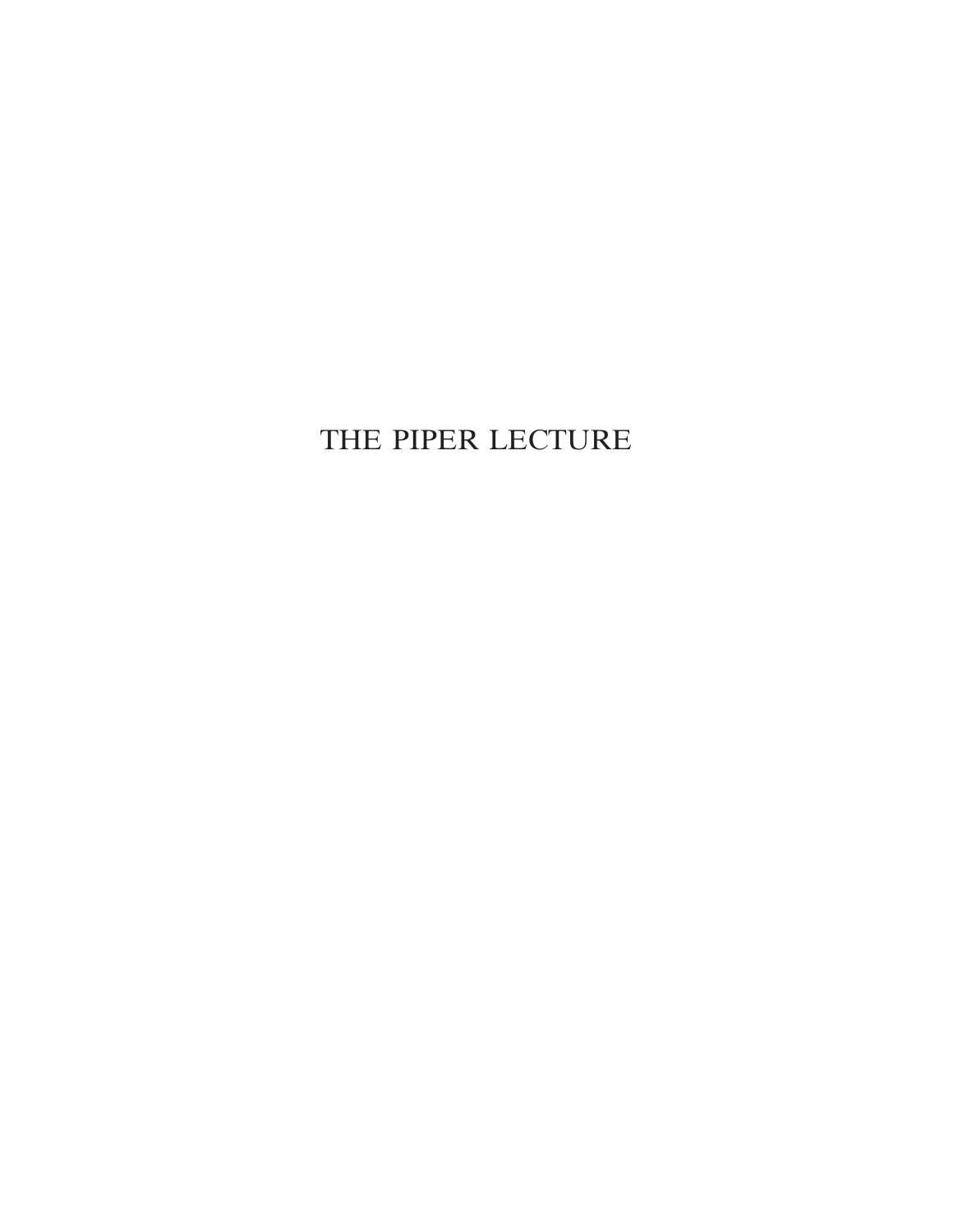## **THE KENNETH M. PIPER LECTURESHIP SERIES**

The Kenneth M. Piper Lectureship Series is dedicated to the memory of Mr. Kenneth M. Piper, who made substantial contributions to the fields of personnel management and labor relations during more than two decades of service with Motorola, Inc. and Baush & Lomb, Inc. The Lecture Series is funded by the Kenneth M. Piper Endowment, established by a gift from Mrs. Kenneth M. Piper in memory of her husband. Major Programs in labor law are presented each year at the Chicago-Kent College of Law as part of the Piper Lecture Series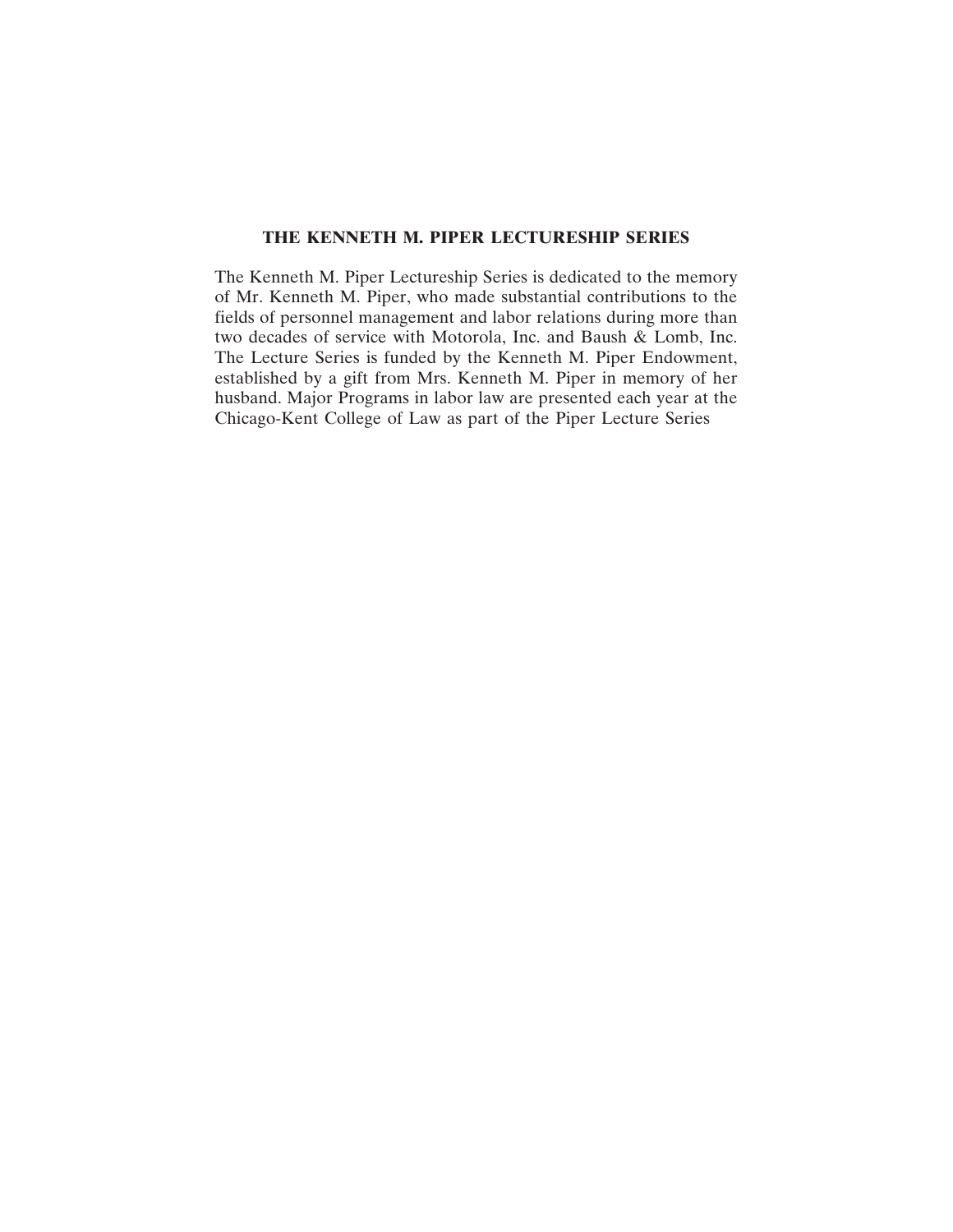## AMY B. MONAHAN\*

### **INTRODUCTION**

In the United States, employees have historically been highly dependent on employers for their retirement and health security. The reasons for this dependence are complicated, but it is driven in large measure by the tax code, which grants tax benefits to employer-provided health and retirement plans that are unavailable to individual purchasers. A primary feature of this employer-centric system is that an employee's ability to adequately control health and retirement risks, and therefore achieve health and retirement security, depends in large part on the decisions made by his or her employer. Lucky individuals work for employers that sponsor welldesigned and well-managed health and retirement plans, while unlucky individuals have employers that decline to sponsor any benefit plans, or sponsor plans that continue to subject employees to significant risk.

This article begins in Part I by briefly cataloging retirement risks, and then evaluates how effective employers are at controlling such risks. The article concludes that employers do not very effectively manage retirement risks. Retirement risks are well known, and an extensive behavioral economics literature has established that certain plan designs can help control these risks. Nevertheless, many employers harm their employees' retirement security by failing to offer any plan at all. And among those employers that do offer plans, many ignore the significant amount of research on plan design and offer plans that either fail to minimize risk or in some cases exacerbate risk.

Generalizations similar to those made about employer-provided retirement plans are more difficult to make when it comes to employer health plans, but as Part II explains, after cataloging health-insurance related risks, there is reason to be concerned that employer plans do not adequately protect employees from such risks. Part III explores the reasons why employers often do not design plans that adequately protect their employees from

<sup>\*</sup> Julius E. Davis Professor of Law, University of Minnesota Law School. I would like to thank Marty Malin and the entire Chicago-Kent Law School community for granting me the privilege of delivering the 35th Annual Kenneth M. Piper Lecture, and also Rob Meisburg and Stephen Sleigh for their insightful comments on this lecture.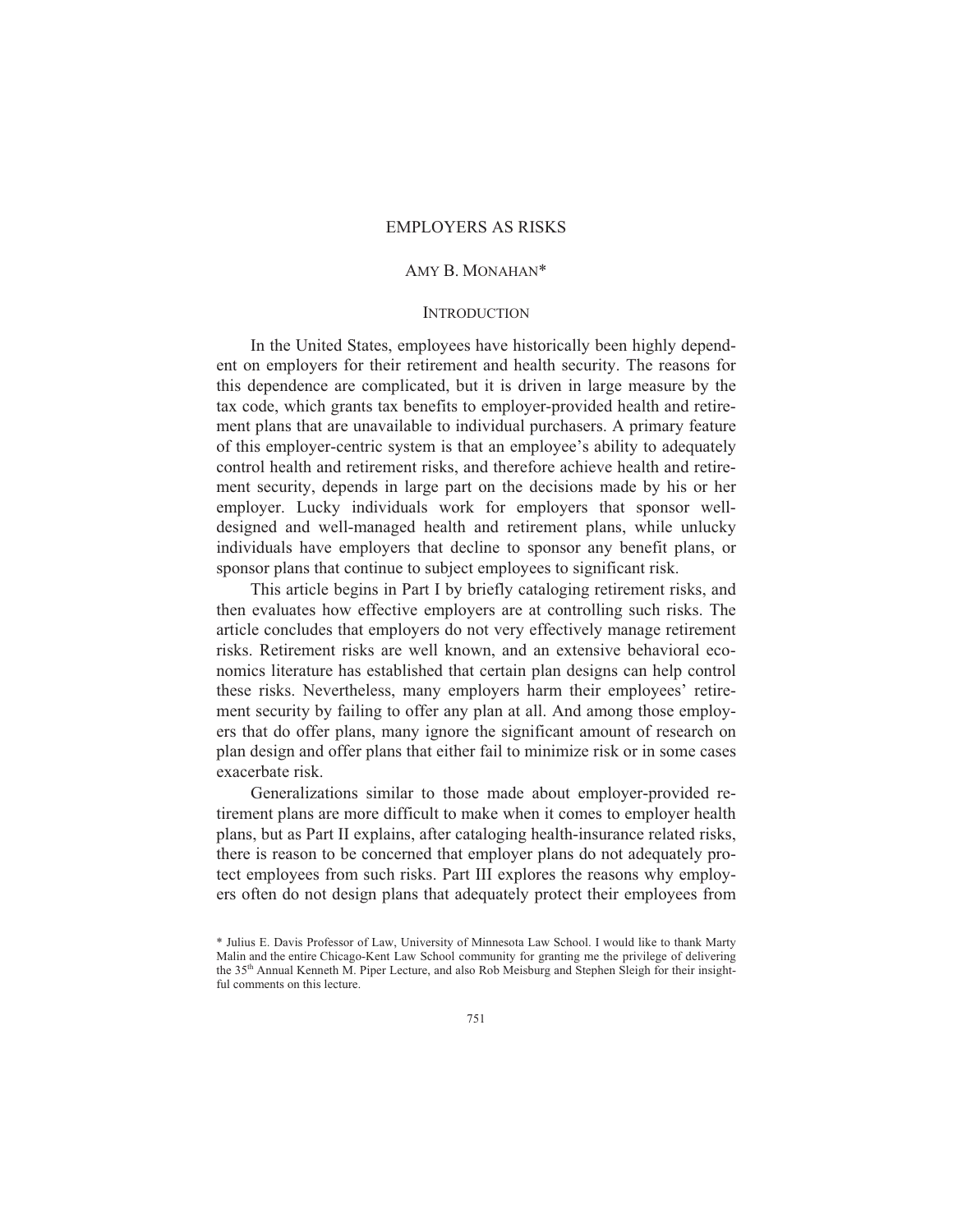risk. The article concludes in Part IV by examining the role that law can play in reducing our system's current reliance on employer decisionmaking to control health and retirement risks, focusing on the recent example of the Affordable Care Act in mitigating health risks. The Affordable Care Act does not eliminate the role of employers in achieving health security, but what it should accomplish is to eliminate the significant element of luck that is present in our current system, by providing a federally regulated backstop for those individuals who are either not offered any health coverage by their employer, or offered coverage that fails to satisfy their preferences.

## I. RETIREMENT RISKS

Retirement security is often described as resting on a three-legged stool.1 In order for an individual to enjoy a secure retirement, she must depend on a combination of social security benefits, an employer-provided retirement plan, and personal savings.2 There are perhaps reasons to be concerned about each of these three legs, but this article focuses only on the second, employer-provided retirement benefits.

Employers provide retirement benefits for a number of reasons. A basic reason that employers sponsor plans is to recruit and retain employees in industries where workers value such benefits.3 And retirement plans can also be used to create desired incentives for employee tenure and retirement.4 In addition, because certain tax benefits are available only through employer-sponsored plans, and not to individuals saving on their own, tax motivations often come into play for both employers and employees.5

Before the 1980s, most employers who offered retirement plans offered traditional defined benefit pension plans.6 These plans promised to pay workers a fixed benefit amount for as long as they lived following their retirement.7 Today, the majority of workers who are offered employer retirement plans are offered a defined contribution plan, most commonly a

 1. *See, e*.*g*., ALICIA H. MUNNELL, 401(K) PLANS IN 2010: AN UPDATE FROM THE SCF 2 (CENTER FOR RETIREMENT RES., July 2012).

 3. *See* Alan L. Gustman et al., *The Role of Pensions in the Labor Market: A Survey of the Literature*, 47 Indus. & Labor Rel. Rev. 417, 418-19 (Apr. 1994).

 4. *See* TERESA GHILARDUCCI, LABOR'S CAPITAL: THE ECONOMICS AND POLITICS OF PRIVATE PENSIONS 2-3 (1992).

5. *See* I.R.C. §§ 401, 408 (West. 2006).

 6. *See* James M. Poterba et al., *The Transition to Personal Accounts and Increasing Retirement Wealth: Macro and Micro Evidence* 12 (Nat'l Bureau of Econ. Research, Working Paper No. 8610, 2001).

7. *See* I.R.C. § 401(a)(11).

 <sup>2.</sup> *See id*.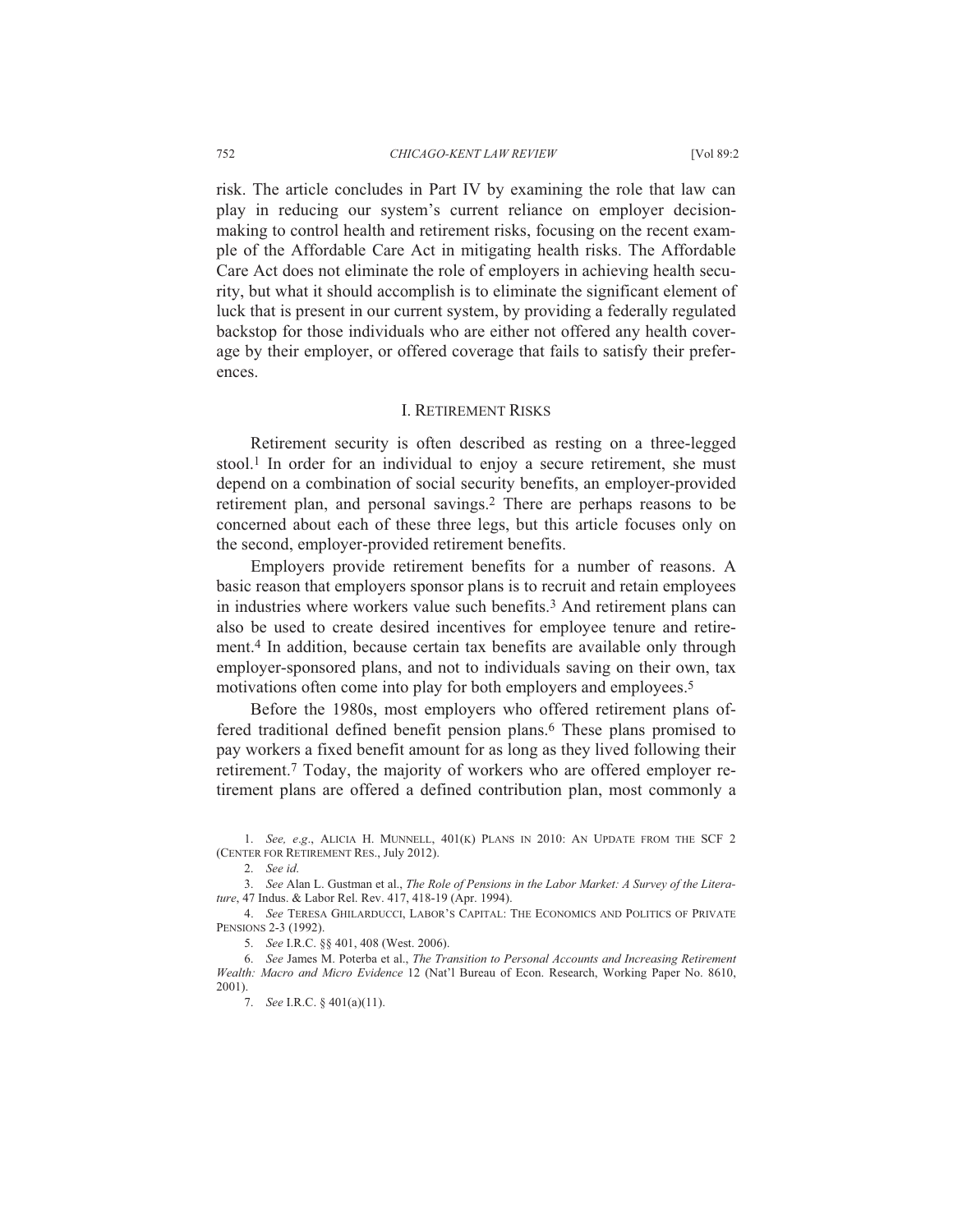$401(k)$  plan,<sup>8</sup> that does not guarantee a benefit amount and depends for its success on sound employee decision-making.<sup>9</sup> The shift from defined benefit plans to defined contribution plans is often described as one that has shifted risk away from the employer and onto the employee.<sup>10</sup> The section below will take a closer look at retirement savings risks to understand better how employer plans protect against or contribute to certain risks.

## *A. A Brief Taxonomy of Retirement Savings Risks*

Perhaps the primary risk related to retirement is simply the risk of inadequate savings. Individuals who are left to make savings decision on their own may, for a variety of reasons, save at a level that is insufficient to support them in retirement.<sup>11</sup> While classic economic theory holds that rational individuals would not, in fact, under-save,12 behavioral economists have provided ample evidence that many cognitive biases interfere with savings decisions.<sup>13</sup> For example, individuals often use a hyperbolic discounting rate in making long-term savings decisions: they give current

 9. *See* Amy B. Monahan, *Addressing the Problem of Impatients, Impulsives and Other Imperfect Actors in 401(k) Plans*, 23 VA. TAX REV. 471, 480-481 (2004).

 10. *See generally* Edward A. Zelinsky, *The Defined Contribution Paradigm*, 114 YALE L.J. 451 (2004); James M. Poterba, *Individual Decision Making and Risk in Defined Contribution Plans*, 13 ELDER L.J. 285 (2005); Susan J. Stabile, *Is It Time to Admit the Failure of an Employer-Based Pension System?*, 11 LEWIS & CLARK L.R. 305 (2007).

 11. *See, e* .*g* ., Jack VanDerhei & Craig Copeland, Issue Brief, *The EBRI Retirement Readiness Rating: Retirement Income Preparation and Future Prospects*, EMP. BENEFIT RES. INST. ISSUE BRIEF 1 (July 2010) (estimating that 47.2% of early baby boomers are at risk of not having sufficient resources to pay for basic retirement expenditures and uninsured health costs). One large administrator of  $401(k)$ plans recently reported that the average 401(k) plan balance for those ages 65-69 was \$136, 800. Jill Schlesinger, *The Latest on America's 401(k)s*, CHI. TRIBUNE, Feb. 27, 2013, *available at* http://articles.chicagotribune.com/2013-02-27/business/sns-201302271600—tms—retiresmctnrsa20130227-20130227\_1\_retirement-savings-fidelity-plans-fidelity-investments.

 <sup>8.</sup> Craig Copeland, *Retirement Plan Participation and Asset Allocation*, *2010*, 34 EMP. BENEFIT RES. INST. NOTES 9, 11 (Apr. 2013) (finding that among working heads of household who participated in an employer-sponsored retirement plan, 18.9% participated only in a defined benefit plan, 65% participated only in a defined contribution plan, and 16.1% participated in both).

 <sup>12.</sup> *See* Monahan, *supra* note 9, at 473.

 <sup>13.</sup> *See, e*.*g*., Julie R. Agnew & Lisa R. Szykman, *Asset Allocation and Information Overload: The Influence of Information Display, Asset Choice, and Investor Experience*, 6 J. BEHAV. FIN. 57 (2005); Shlomo Benartzi & Richard H. Thaler, *Heuristics and Biases in Retirement Savings Behavior*, 21 J. ECON. PERSP. 81 (2007); James J. Choi et al., *For Better or Worse: Default Effects and 401(k) Savings Behavior, in* PERSPECTIVES ON THE ECONOMICS OF AGING (David A. Wise ed., 2004); Brigitte C. Madrian & Dennis F. Shea, *The Power of Suggestion: Inertia in 401(k) Participation and Savings Behavior*, 116 Q.J. ECON. 1149 (2001); Olivia Mitchell & Stephen Utkus, *Lessons from Behavioral Finance for Retirement Plan Design* (Pension Research Council Working Paper No. 2003-06, 2003). For a helpful overview of the literature on retirement savings decisions, *see* Melissa A.Z. Knoll, *The Role of Behavioral Economics and Behavioral Decision Making in American's Retirement Savings Decisions*, 70 SOC. SEC. BULL. 1 (2010).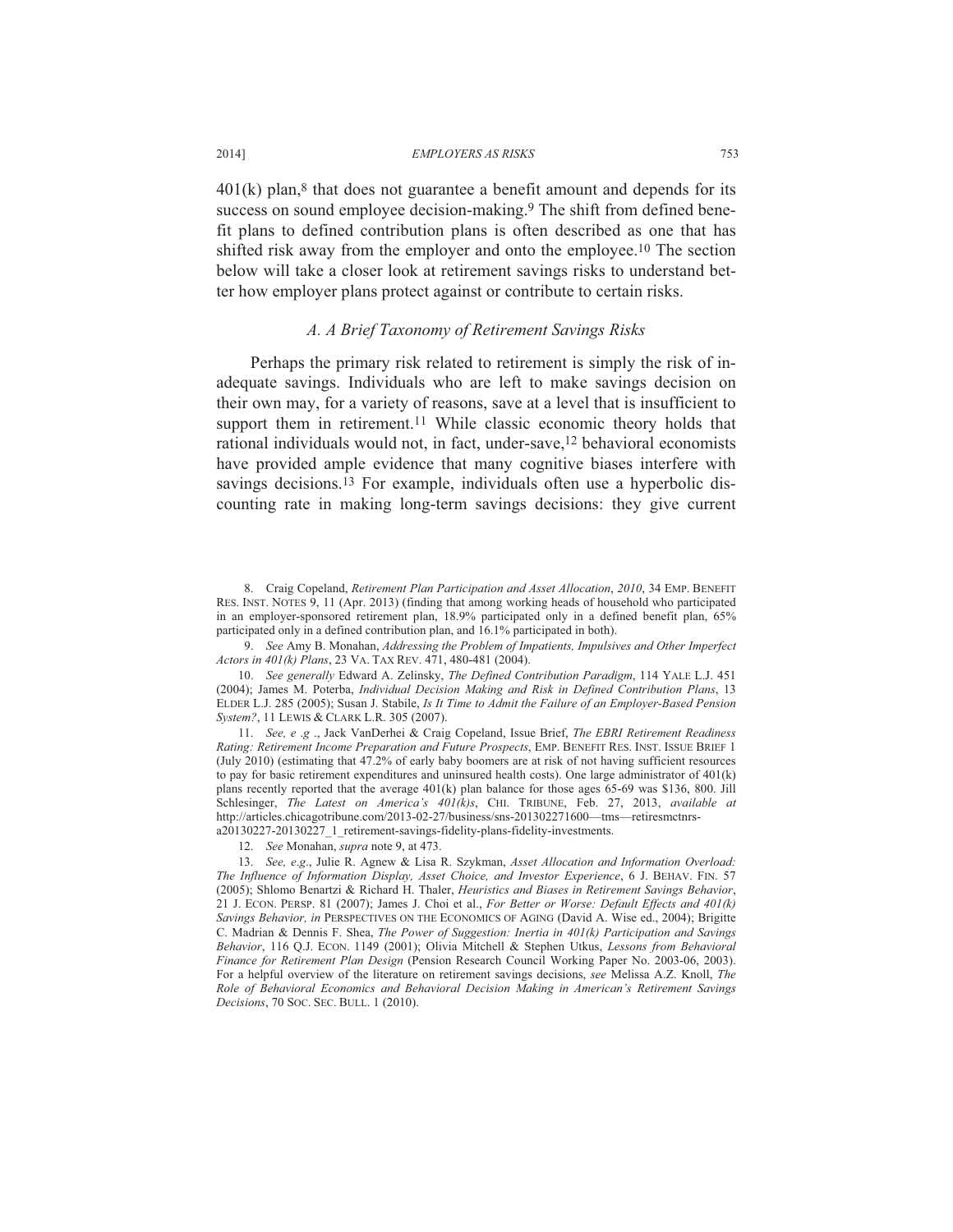754 *CHICAGO-KENT LAW REVIEW* [Vol 89:2

consumption greater weight than future consumption.14 They also often procrastinate in both making and implementing savings decisions,15 and are unduly influenced by defaults and framing effects.16 According to standard economic theory, a participant's decisions within a 401(k) plan should not be affected by the plan's defaults. For example, changing the plan's default from non-participation, absent an affirmative election, to automatic participation, unless the participant opts-out, should not change participation rates because individuals will make rational decisions about participation regardless of defaults. Several studies have shown, however, that defaults do matter. Automatically enrolling participants in 401(k) plans increases rates of participation.17 Similarly, automatically increasing participants' contribution rates raises contribution rates compared to plans where participants must take affirmative action to increase their contribution rate.18 Participants are also affected by how choices are framed, despite the fact that economic theory would predict no difference. For example, participants tend to elect the "middle" investment option rather than making an independent evaluation of investment funds.19 There is also, of course, a more basic impediment, and that is that retirement savings decisions are very complex. They require an individual to determine when they are going to retire, the standard of living they would like to achieve in retirement, how long they are going to live after retirement, and how much money such a living standard of that length will require, among many other factors. To get these calculations correct, the individual must determine their anticipated rate of return on investments and adjust for rates of inflation. Such complex decision-making often is difficult even for expert decision makers.20

Even if an individual chooses an optimal savings rate, incorporates reasonable assumptions about investment returns and inflation, and implements that decision in a timely manner, retirement savings are also subject to investment risk. That is, an individual may fail to achieve financial security in retirement if her investment returns do not equal or exceed the return assumptions she made in calculating her retirement savings needs.

 <sup>14.</sup> *See, e*.*g*., David Laibson, *Golden Eggs and Hyperbolic Discounting*, 112 Q. J. ECON. 443 (1997).

 <sup>15.</sup> *See* Knoll, *supra* note 13, at 1.

 <sup>16.</sup> *See, e*.*g*.*,* Choi et al., *supra* note 13; Madrian & Shea, *supra* note 13.

 <sup>17.</sup> *See, e*.*g*., Richard H. Thaler & Shlomo Benartzi, *Save More Tomorrow: Using Behavioral Economics to Increase Employee Saving*, 112 J. POL. ECON. S164 (2004).

 <sup>18.</sup> *See id*.

 <sup>19.</sup> *See, e*.*g*., Agnew & Szykman, *supra* note 13.

 <sup>20.</sup> Russell Korobkin, *The Efficiency of Managed Care "Patient Protection" Laws: Incomplete Contracts, Bounded Rationality, and Market Failure*, 85 CORNELL L. REV. 1, 50-51 (1999).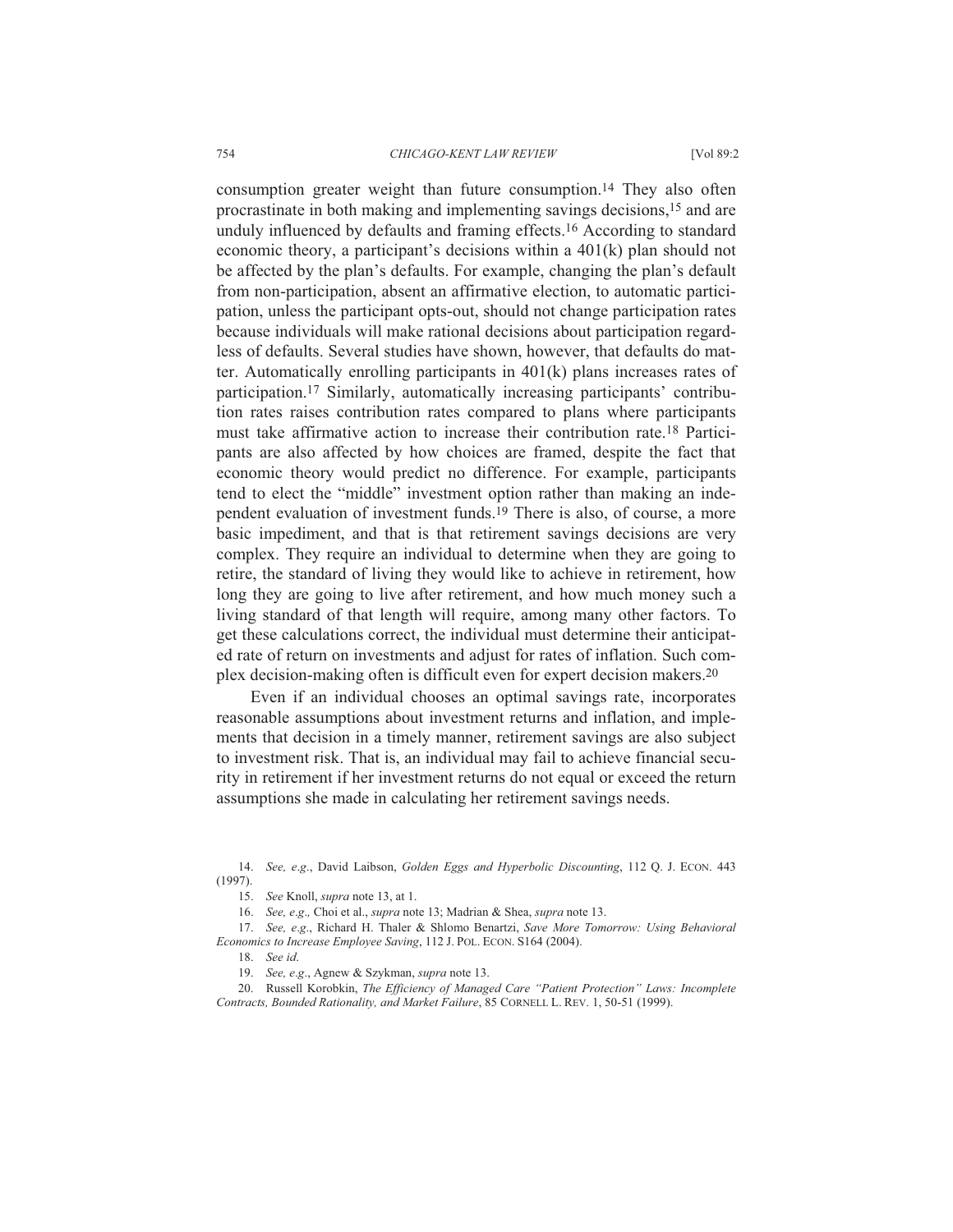Because retirement savings are achieved over several decades, there is also the risk of financial shock. This risk actually has two, interrelated parts. The first is the risk that an individual will experience a financial shock pre-retirement and be unable to access a source of her wealth because it is in a retirement savings vehicle that is unavailable prior to retirement. Nevertheless, if an individual *can* access such amounts preretirement, there is an additional risk that the individual's retirement savings will be depleted pre-retirement by using such savings to absorb a preretirement financial shock.

Finally, even if an individual has made sound retirement savings decisions, met investment expectations, and not depleted her savings preretirement, there is the risk that the individual will outlive her retirement savings. This risk is commonly referred to as longevity risk.<sup>21</sup>

## *B. How Effective Are Employers at Controlling Retirement Risks?*

Given the various risks inherent in saving for retirement through a  $401(k)$  plan,<sup>22</sup> this part will analyze both how retirement risks can be controlled through plan design, and whether employers utilize such risk mitigation techniques. The very first risk, inadequate savings, is perhaps most directly impacted by an employer's decision to offer any type of retirement savings vehicle. If an employer fails to offer a plan, the employee's only tax-favored savings option is to establish an individual retirement account (IRA).23 Forcing an individual to establish an IRA on their own increases the risk of inadequate savings for an employee because he or she will have to research a large number of providers, select from limitless investment options, and overcome inertia and procrastination to actually establish an account and begin contributing. On top of that, IRAs have much lower

 <sup>21.</sup> *See, e*.*g*., Zelinsky, *supra* note 10, at 462.

 <sup>22.</sup> This part will focus on defined contribution plan design for two reasons. First, defined benefit plans to a large degree protect against many of these risks. Such plans require no affirmative action on the part of participants to enroll or choose a savings level; they protect pension wealth prior to retirement; and they provide a lifetime income stream as the normal form of benefit. While such plans do come with the risk of plan insolvency, federal insurance through the Pension Benefit Guarantee Corporation fully protects against this risk for most plan participants. Indeed, the greatest risk for defined benefit plan participants appears to be that the plan will shift too much consumption into retirement for an individual that has alternative sources of retirement wealth. The second reason that defined contribution plans are the focus is a very practical one; the majority of working Americans are offered only a defined contribution plan.

 <sup>23.</sup> *See* I.R.C. §§ 408, 408(a) (West. 2006). While an individual could save an unlimited amount on an after-tax basis, pre-tax savings of an equal amount will typically result in greater net savings. While pre-tax savings are eventually taxed at the time of distribution, the individual will generally enjoy greater net savings because she has been able to earn compounding investment returns on the full pre-tax investment, and tax rates are likely to be lower post-retirement, when the individual presumably has less income.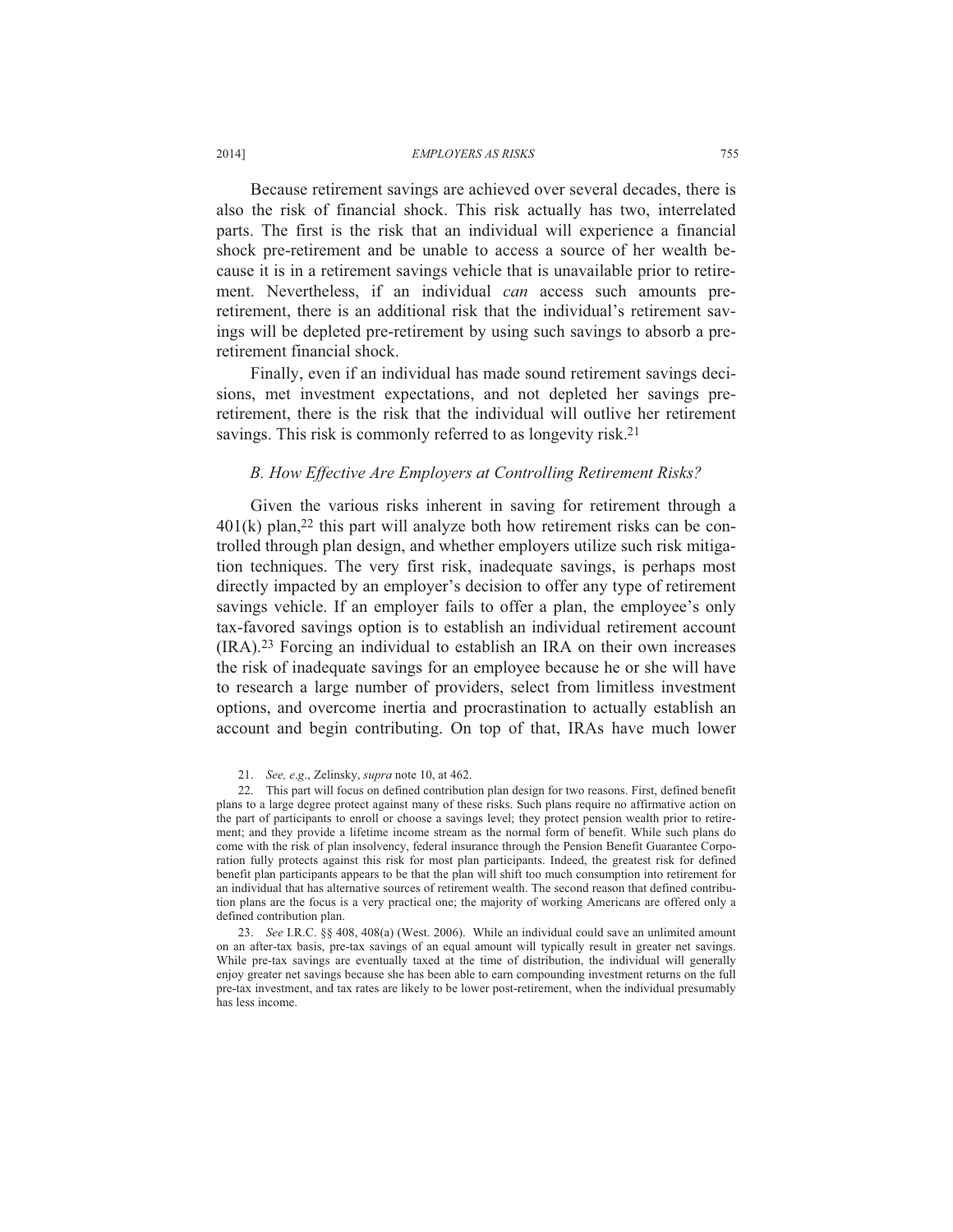annual contribution limits than 401(k) plans. In 2013, an individual could contribute \$17,500 of her salary tax-free to a  $401(k)$  plan,<sup>24</sup> but could only contribute \$5,500 of tax-free dollars to an IRA.25

When we examine just this risk to an employee's retirement security, we see that there is significant room for improvement in employer behavior. Only 45% of firms in private industry offered employees any type of retirement plan in 2012, although the rate varies significantly by firm size and industry.26 While fewer than half of all firms in private industry offer plans, because plans are more likely to be offered by larger firms, 65% of all workers within private industry had access to a retirement plan through their employer.27 Nevertheless, the end result is that over one-third of all workers in private industry lack access to one of the three legs upon which retirement security rests.

Even when employers offer plans, not all workers elect to participate. Among those workers in private industry offered a defined contribution retirement plan, only 70% participate.28 Behavioral economists theorize that one reason that participation rates are relatively low is that  $401(k)$ plans have traditionally require participants to take affirmative steps to enroll in the plan. Because inertia is powerful, and individuals tend to procrastinate, setting the default as non-participation is thought to harm enrollment. When this theory was tested, the results were clear that an employer electing to change the 401(k) plan default to participation (unless the participant opts out) dramatically increases rates of participation.29 This process of defaulting eligible employees into the plan is referred to as "automatic enrollment." Despite the clear evidence of increases in participation, and regulatory incentives offered to plans that offer certain automatic enrollment arrangements, fewer than half of all employers that sponsor 401(k) plans automatically enroll participants.30

25. *Id*.

 26. DEP'T OF LABOR, BUREAU OF LABOR STATISTICS, EMPLOYEE BENEFITS SURVEY tbl.1 (2012), *available at* http://www.bls.gov/ncs/ebs/benefits/2012/ownership/private/table01a.pdf.

 27. *See id.* at tbl.2, *available at* http://www.bls.gov/ncs/ebs/benefits/2012/ownership/private/ table02a.pdf.

28. *Id*.

 29. *See, e*.*g*., Thaler & Benartzi, *supra* note 17, at S173 (finding automatic enrollment increased participation rates by 17 percentage points at one company); John Beshears et al., *The Importance of Default Options for Retirement Savings Outcomes: Evidence from the United States* 4-6 (Nat'l Bureau of Econ. Research Working Paper No. 12009, 2007) (finding automatic enrollment increased participation rates by 25 to 35 percentage points at one company).

 30. *See* MUNNELL, *supra* note 1, at 2. (finding that fewer than half of all 401(k) plans offered automatic enrollment in 2010).

 <sup>24.</sup> INTERNAL REVENUE SERV., INTERNAL REVENUE BULLETIN 2012-50, 2013 LIMITATIONS ADJUSTED AS PROVIDED IN SECTION 415(D), ETC. (2012).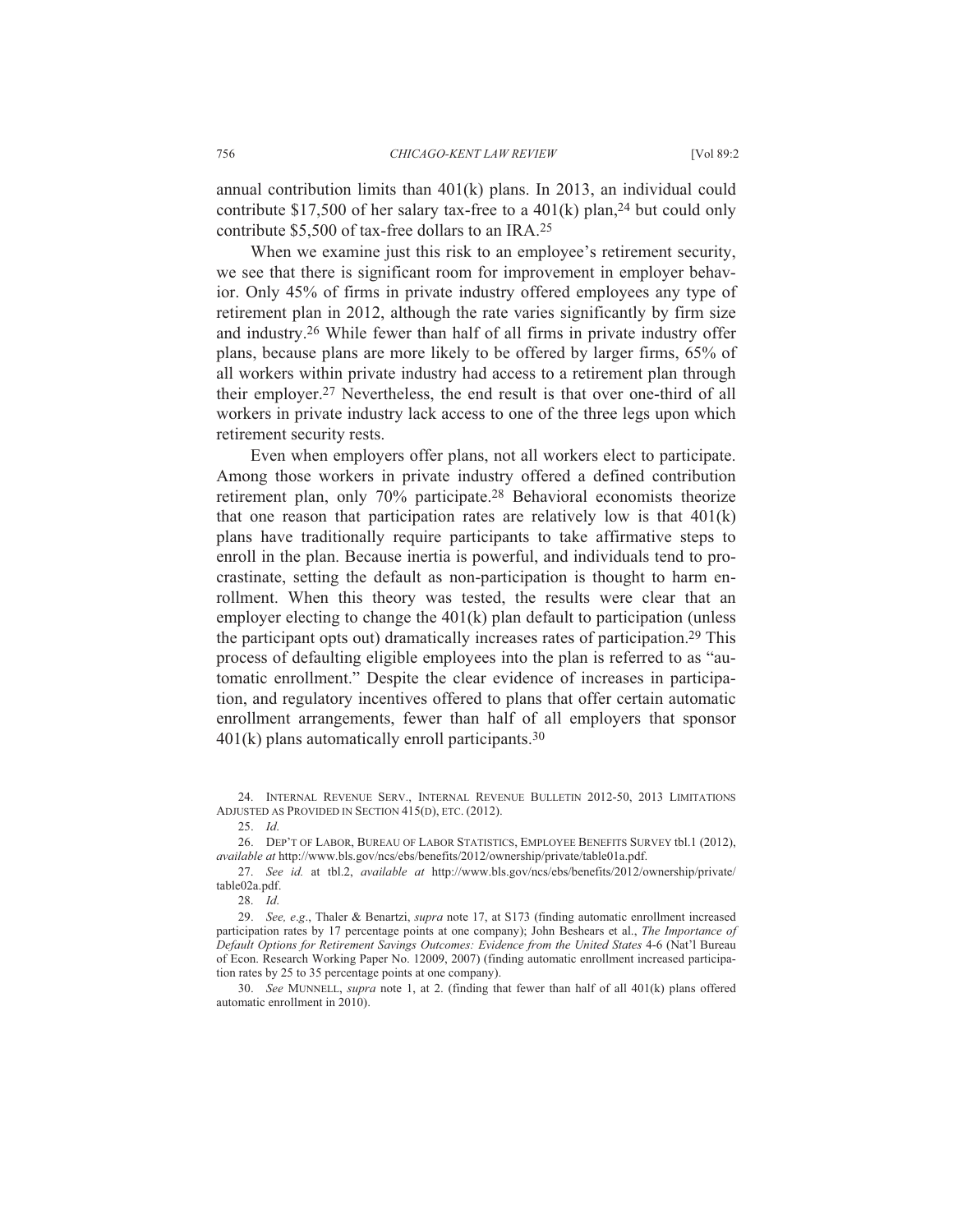As important as it is to get eligible employees to participate in their employer's 401(k) plan, it is also critical that the employee participate at a level that will meet his or her retirement savings needs. A common rule of thumb is that an individual should, on average, save 15% of income over her working life in order to ensure adequate income in retirement.<sup>31</sup> Among all participants in 401(k) plans, the average contribution rate is between 7.5 and 8% of income.32

But here, too, there are well known plan design features that an employer can adopt in order to encourage employees to increase the rate at which they save. One method is for an employer to provide a matching contribution in order to encourage employees to save at a specific level. For example, if an employer wanted to encourage employees to save 15% of their income, it could offer a 50% matching contribution on the first 10% of compensation the employee contributed. The employee would be irrational in most cases to contribute anything less than 10% to the plan, as he or she would make an instant 50% profit upon contribution.33 Most employers do offer matching contributions,34 but the most common formula is to match 50% of the first six percent of salary contributed.35 If a participant maximized her matching contribution under this formula, she would end up with total contributions to the plan of only 9% (the employee would contribute six percent of salary in order to maximize the matching contribution; the matching contribution would be equal to fifty percent of the employees' contribution, or three percent of salary, for a total of nine percent). By tying the maximum matching contribution to an employee contri-

 32. *See* Craig Copeland, *401(k)-Type Plans and Individual Retirement Accounts (IRAs)*, 28 EMP. BENEFITS RES. INST. NOTES 2, 6 (Oct. 2007) (analyzing the average contributions by family income level); *Fidelity Average 401(k) Balance Climbs to Record High at End of 2012*, FIDELITY INVS. (February 14, 2013), http://www.fidelity.com/inside-fidelity/employer-services/fidelity-analysis-finds-recordhigh-average-401k-balance (reporting 8% average deferral rate among Fidelity 401(k) plan participants).

 33. Yet many participants do fail to take full advantage of matching contributions. *See* James J. Choi et al., *\$100 Bills on the Sidewalk: Suboptimal Investment in 401(k) Plans*, 93 REV. ECON. STAT. 748 1 (2011).

 34. *See* THE VANGUARD GRP., HOW AMERICA SAVES 2013: A REPORT ON VANGUARD 2012 DEFINED CONTRIBUTION PLAN DATA 13 (2013), *available at* https://institutional.vanguard.com/iam/pdf/HAS13.pdf. (82% of plans offered a matching contribution);<br>DELOITTE, ANNUAL 401(K) BENCHMARKING SURVEY 13 (2012), *available at* DELOITTE, ANNUAL 401(K) BENCHMARKING SURVEY 13 (2012), *available at* http://www.deloitte.com/assets/Dcom-United-

States/Local%20Assets/Documents/Consulting/us\_cons\_hc\_401ksbecnchmarkingsurvey2012.pdf (95%) of plans sponsors offer matching and/or profit sharing contributions).

35. VANGUARD, *supra* note 34, at 13; DELOITTE, supra note 34, at 13.

<sup>31.</sup> *See e.g.*, AON HEWITT, THE REAL DEAL: 2012 RETIREMENT INCOME ADEQUACY AT LARGE COMPANIES 3 (2012), *available at* http://www.aon.com/attachments/human-capital-COMPANIES 3 (2012), *available at* http://www.aon.com/attachments/human-capitalconsulting/The\_2012\_Real\_Deal\_Highlights.pdf.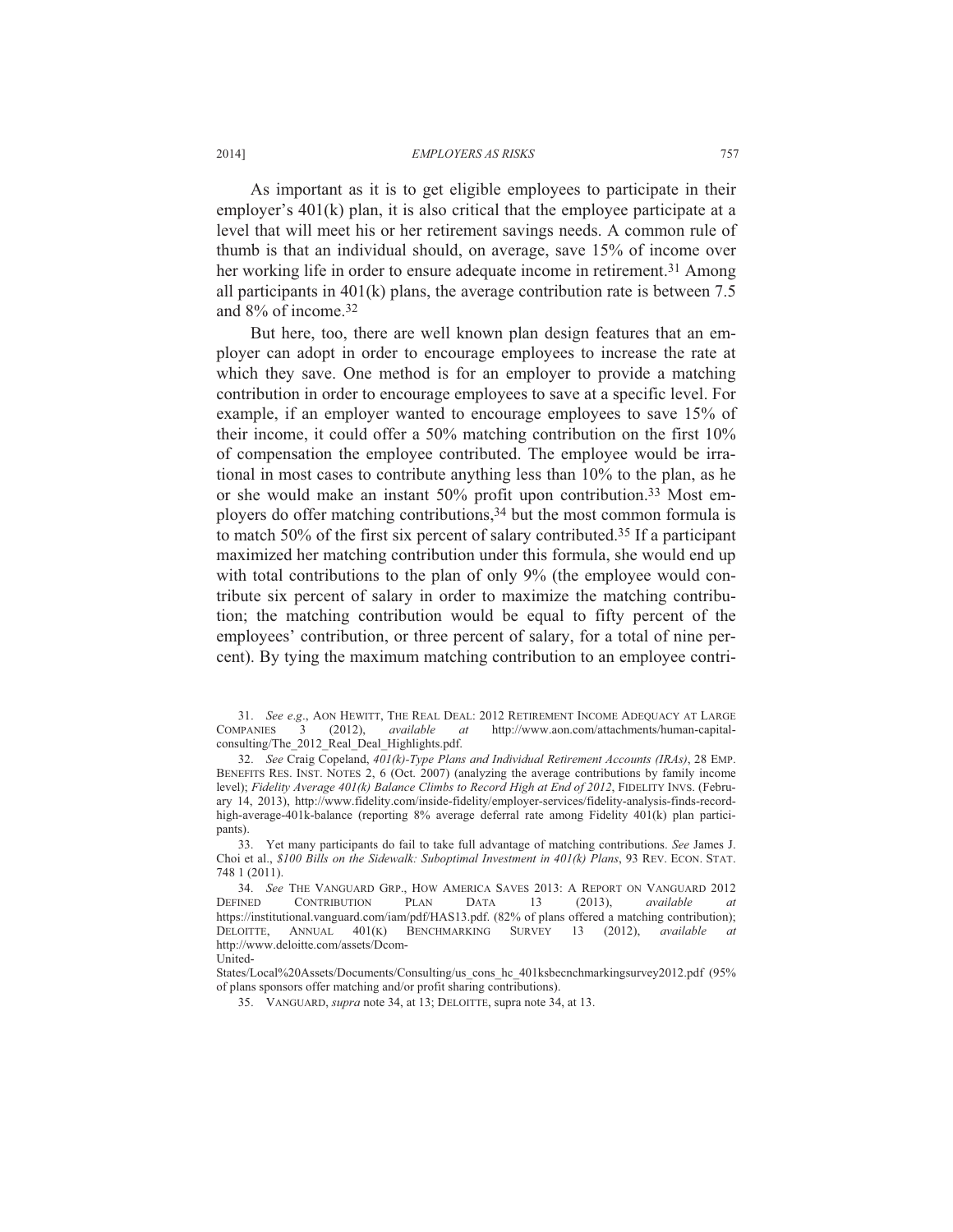bution of six percent, the employer is likely sending a signal to employees that six percent is the ideal employee contribution rate, which may work against adequate savings. It is also important to keep in mind that, although matching contributions are powerful incentives to save a specific amount, in practice not all participants contribute enough to maximize the matching contribution.36

Another well-established method to increase savings rates is to implement automatic contribution rate increases at specified intervals.37 Most commonly, these automatic increases are implemented along with automatic enrollment, but the two do not need to be tied together. For example, a plan might provide that the initial default contribution rate is 3%, but that the rate will increase at 1% per year until the individual is saving 10% of her income. Because these are changes to defaults only, a participant is always free to lower his or her contribution rate, but needs to take affirmative action to do so. Nevertheless, the change to the default is so powerful that the federal government has provided various incentives to encourage employers to choose to incorporate automatic enrollment with increasing contribution rates into their  $401(k)$  plans.<sup>38</sup> While many employers have adopted such plan designs, more have elected not to do so. Among those plans that automatically enroll participants, the average default contribution rate is 3% of salary, and only 34% of plans automatically increase that default rate over time.39

Another significant risk faced by 401(k) plan participants is investment risk. Individuals appear to make frequent mistakes when investing long-term savings,40 and many do not understand even basic principles of investing.41 These investors may subject themselves to unnecessary risk while failing to maximize return.

A defined contribution plan can be designed to lessen the employee's investment risk in various ways. Under the assumption that an employer may be a more sophisticated investor than its employees, an employer could invest plan assets on behalf of the participants in a defined contribution plan. Nothing prevents an employer from doing so. The likely reason

- 38. *See* I.R.C. § 401(m)(12) (West. 2006).
- 39. VANGUARD, *supra* note 34, at 20; DELOITTE, *supra* note 34, at 10.
- 40. *See, e*.*g*.*,* Agnew & Szykman, *supra* note 13, at 57.

 41. It is important to note that sophisticated investors are, of course, much less susceptible to investment risk and can do very well at both controlling investment risk and maximizing return in their  $401(k)$  plans.

 <sup>36.</sup> *See* HEWITT ASSOCS. LLC, HOW WELL ARE EMPLOYEES SAVING AND INVESTING IN 401(K) PLANS: 2010 HEWITT UNIVERSE BENCHMARKS (2010) (finding that 72% of plan participants contributed enough to maximize their matching contribution).

 <sup>37.</sup> *See* Thaler & Benartzi, *supra* note 17, at S170.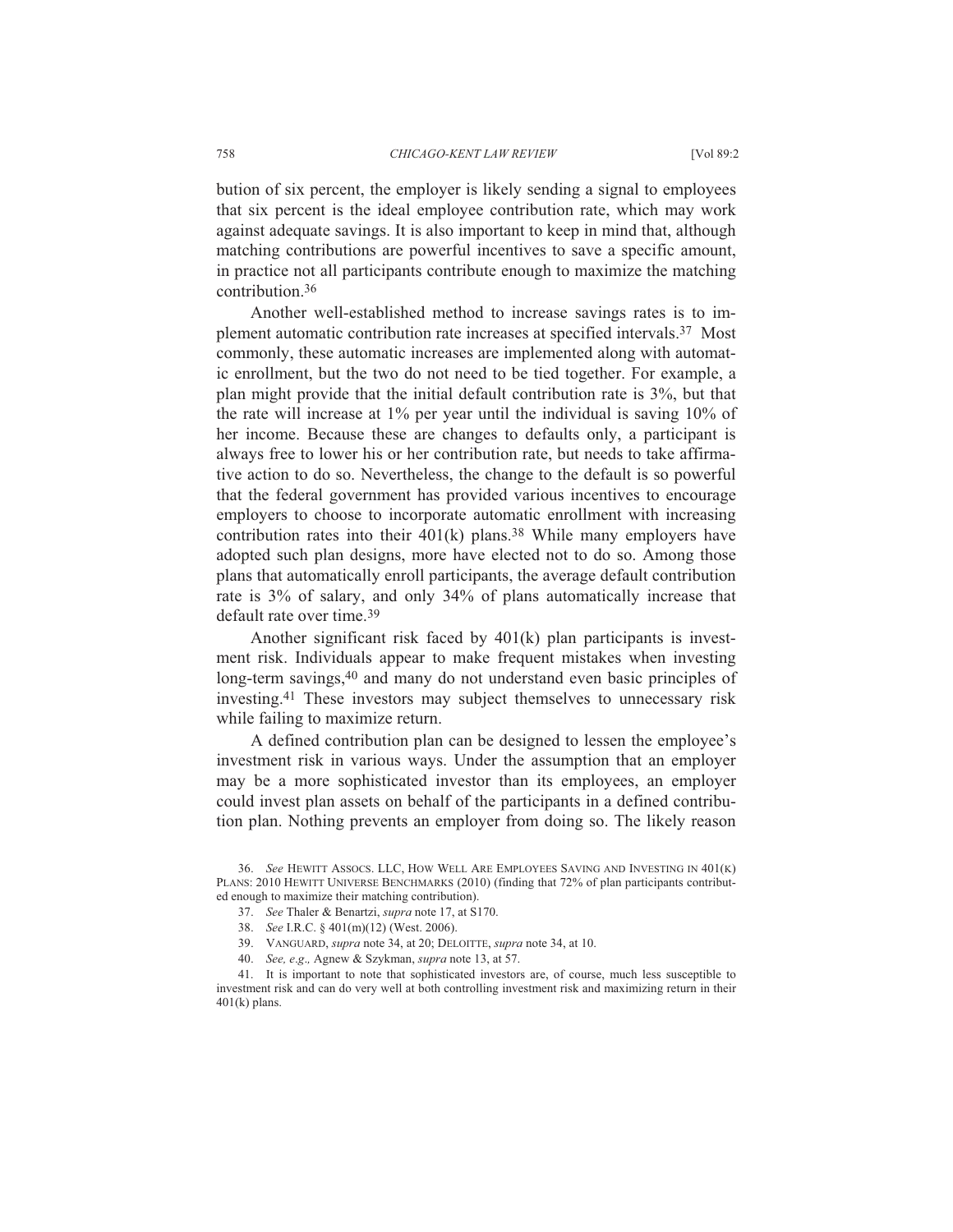we do not see many employers offer this option is the potential legal liability that would result from such a plan design.42 Employers would be subject to legal challenge if their investments appeared imprudent to participants. In addition, even unsophisticated employees may not feel comfortable allowing employers to make investment decisions when the employees bear any resulting losses.

Another method of dealing with investment risk in the defined contribution context is for the employer to choose investment defaults in a manner that takes into account the likely mistakes that individual investors may make. This would involve employers choosing an investment default that, according to accepted principles of investing, is appropriate for that employee's time to retirement.43 Another option, currently being utilized by at least one large company, is to offer employees guaranteed returns using annuity contracts as investments.44 Under any of these investment risk mitigation techniques, an employer could at the same time offer unrestricted investment options through a brokerage window once a certain minimum balance has been achieved, thereby accommodating even the most sophisticated investors. Again, only the defaults would change.

The evidence regarding how well employers help employees to manage investment risk is mixed at best. Among employer plans that utilize automatic enrollment, ninety-one percent default participants into an ageappropriate investment option.45 While the selection of an age-appropriate default investment option does not ensure protection against investment risk, it at the very least suggests that an employer is taking steps to help protect employees.

However, most plans do not utilize automatic enrollment. Participants in 401(k) plans generally must select their investments from a large menu of options. On average, 401(k) plans offer participants a choice of over

 <sup>42.</sup> Such an investment option is so uncommon that the large 401(k) surveys do not track such arrangements. *See* DELOITTE, *supra* note 34; VANGUARD, *supra* note 34.

 <sup>43.</sup> Target date funds would be one choice that would provide the desired personalization and one-stop shopping. *See* JULIE R. AGNEW ET AL., WHAT PEOPLE KNOW ABOUT TARGET-DATE FUNDS: SURVEY AND FOCUS GROUP EVIDENCE 4 (May 2011), *available at* http://crr.bc.edu/wpcontent/uploads/2011/05/FSP-WP-2011-2.pdf. *But see* Zvi Bodie et al., *Unsafe at Any Speed? The Designed-in Risks of Target-Date Glide Paths*, 23 J. FIN. PLAN. 42 (March 15, 2010), *available at*  http://www.fpanet.org/journal/CurrentIssue/TableofContents/UnsafeatAnySpeed/ (Analyzing the risks of target date funds).

<sup>44.</sup> For an example of a plan that utilizes annuities in this manner, see Tara Seigel Bernard, *A* 401(k) The Promises Never to Run Dry NY TIMES (Nov 13 2012) *401(k) The Promises Never to Run Dry*, NY TIMES (Nov. 13, 2012), http://www.nytimes.com/2012/11/14/your-money/a-401-k-that-promises-income-for-life.html? r=0.

 <sup>45.</sup> VANGUARD, *supra* note 34, at 20. Note that the fact that a large percentage of plans utilizes an age-appropriate investment default does not necessarily indicate that the age-appropriate investment option is in fact a good investment option. It may be that the default fund, while age appropriate, has high fees.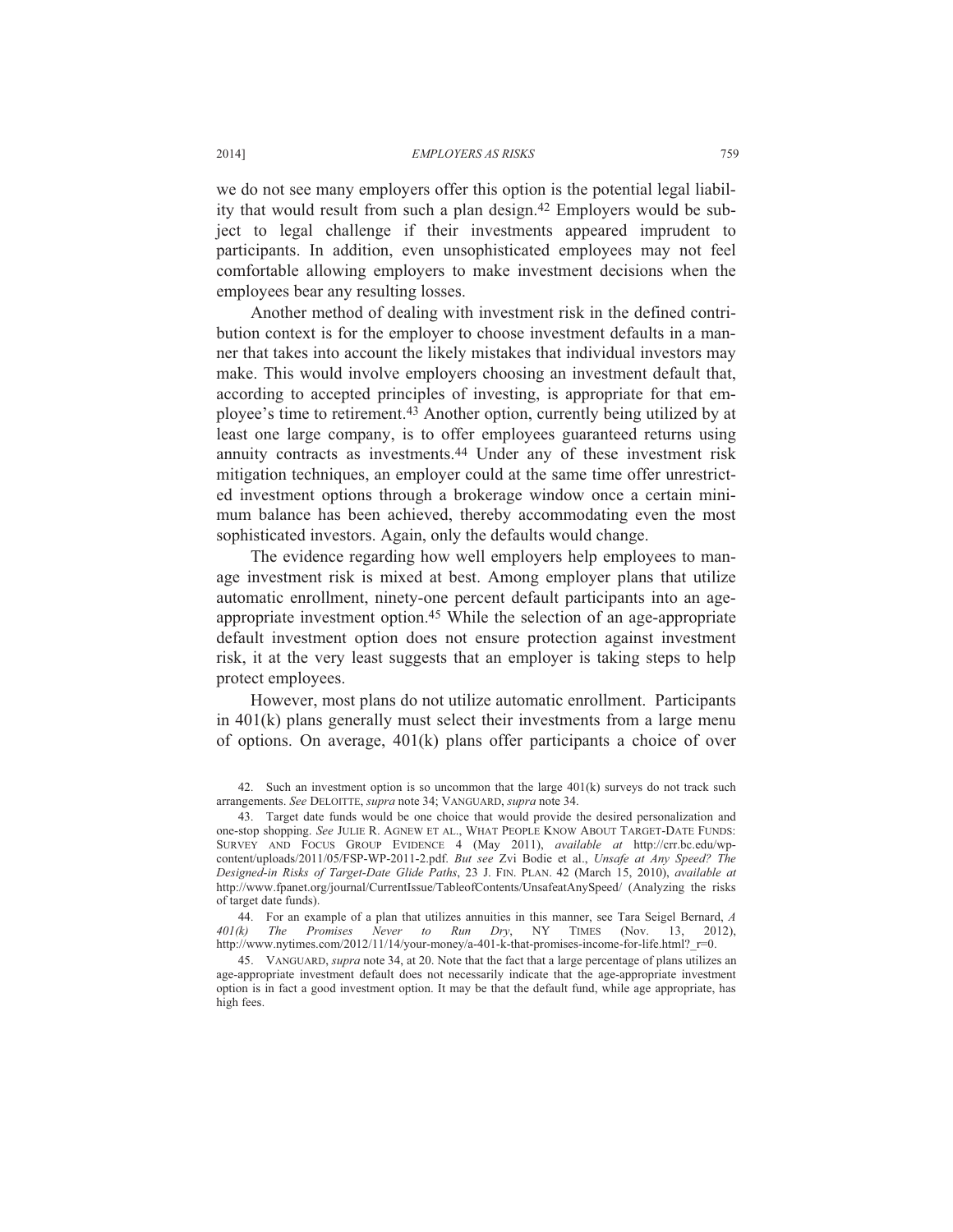eighteen investment funds.46 Yet research demonstrates that participants struggle to choose effectively among such a large number of options. When faced with a large investment menu, participants increasingly use decisionmaking shortcuts, such as simply dividing their contributions equally among all available investment options,<sup>47</sup> or by electing to invest in what is framed within the plan as the middle or moderate investment option.48

Yet another type of investment risk is present in many 401(k) plans, and that is investment options with high fees. High fees can easily diminish a fund's investment returns over time. And yet there is significant evidence that many  $401(k)$  plan participants end up in investment options with high retail-level fees, in many cases because those are the only funds the employer has chosen to offer within the plan.49 As a result, even where the employer might offer age-based portfolios as the default investment option in its 401(k) plan, and offer an additional broad menu of investment options, an employee may nevertheless be put at significant risk if nearly all of those investments have high fees.<sup>50</sup> Overall, many employers appear to unnecessarily expose participants to investment risk through too much choice and high investment fees.

Plans also appear to be poorly designed to protect against at least one of the financial shock risks. Recall that one financial shock risk is the risk of being unable to access retirement wealth prior to retirement and therefore being unable to respond to pre-retirement financial emergencies, while the interrelated risk is the risk of depleting retirement savings prior to re-

 46. VANGUARD, *supra* note 34, at 46 (reporting that, on average, Vanguard administered plans offer 18 funds); *See also 55th Annual Survey Highlights*, PLAN SPONSOR COUNCIL OF AM. (2012), *available at* http://www.psca.org/55th-annual-survey-highlights.

 47. *See* Maureen Morrin et al., *Investing for Retirement: The Moderating Effect of Fund Assortment Size on the 1/N Heuristic*, 49 J. MARKETING RES. 537, 537-550 (2012).

48**.** *See* Mercer Bullard, The Social Costs of Choice, Free Market Ideology and the Empirical Consequences of the 401(k) Plan Large Menu Defense 26-36 (May 10, 2013)(unpublished manuscript) (*available at* http://papers.ssrn.com/sol3/papers.cfm?abstract\_id=2263353) (discussing the various ways in which large numbers of investment options within 401(k) plans harm participants).

 49. *Id*. at 6; Ian Ayres & Quinn Curtis, Beyond Diversification: The Pervasive Problem of Excessive Fees and "Dominated Funds" in 401(k) Plans 13-20 (Feb. 21, 2014) (unpublished manuscript) *available at* http://papers.ssrn.com/sol3/papers.cfm?abstract\_id=2399531.

 50. For an overview of general fee levels within 401(k) plans, see DELOITTE, *supra* note 34, at 15 (finding that 1% of 401(k) plans had an average weighted expense ratio of more than 1.25%, eleven percent of plans had an average weighted expense ratio of between .86% and 1.25%, thirty-six percent of plans were between .51 and .85%, thirty-one percent were at .5 or less, while a full 21% of survey respondents did not known their plan's average weighted expense ratio). While it is difficult to compare 401(k) plan fees to those incurred by investors outside of 401(k) plans, *see* DELOITTE, DEFINED CONTRIBUTION/401(K) FEE STUDY (2009), *available at* http://www.ici.org/pdf/rpt\_09\_dc\_401k\_fee\_study.pdf; Emily Gallagher, Inv. Co. Inst., *Trends in the Expenses and Fees of Mutual Funds, 2012*, 19 ICI RES. PERSP. 1 (Apr. 2013), *available at*  http://www.ici.org/pdf/per19-03.pdf (providing information on mutual fund fees outside of the 401(k) plan context).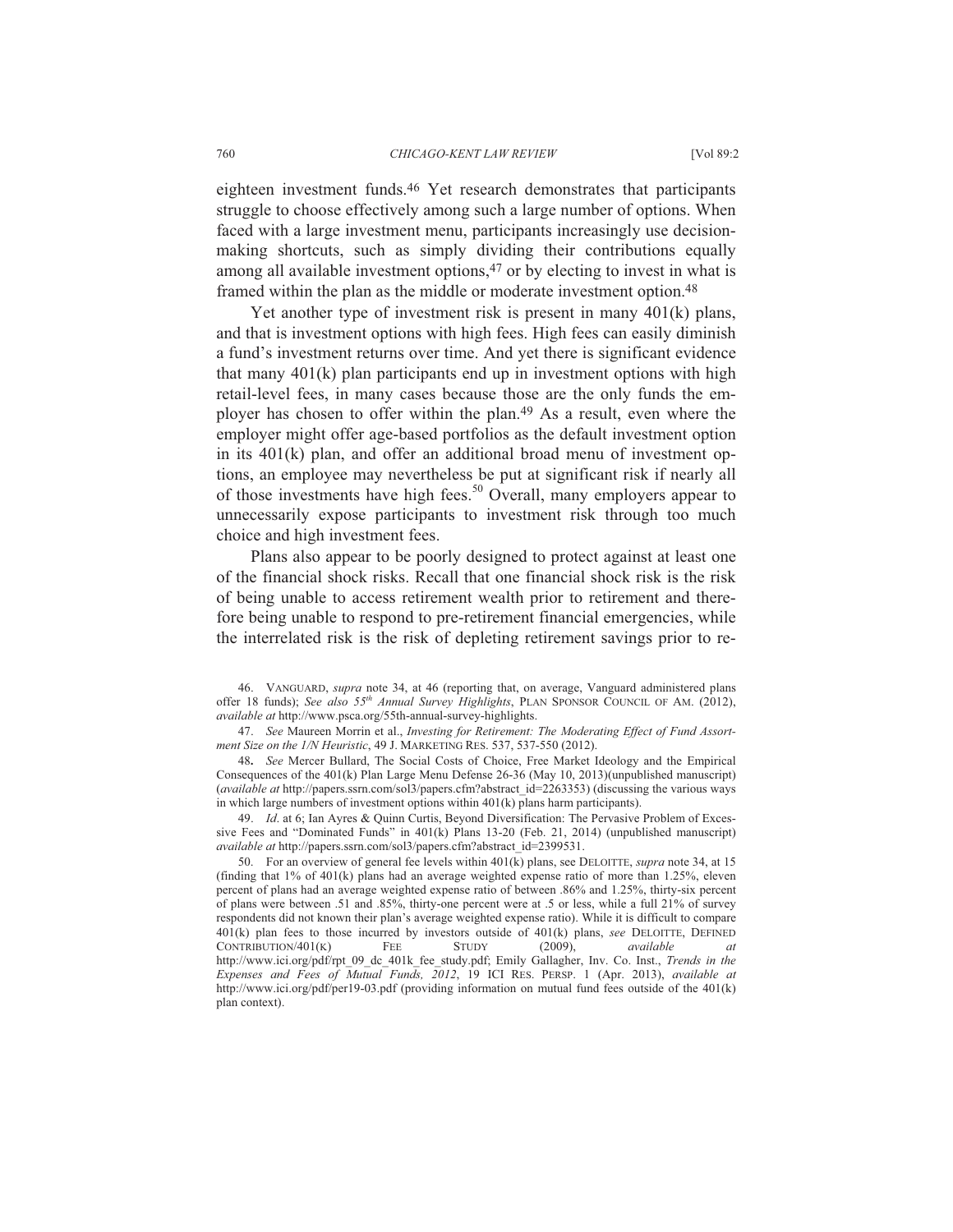tirement. While categorizing the inability to access retirement wealth prior to retirement goes against financial planning orthodoxy, I see this risk as a real risk. For some individuals, it may be preferable to utilize retirement savings than to declare bankruptcy, lose a principal residence, or be unable to receive medical treatment. This is not to argue, however, that preretirement access to savings should be easy. Rather, it is an argument that there are legitimate reasons to allow pre-retirement access to savings under the right circumstances. Existing law permits, but does not require, plans to allow both hardship distributions and loans prior to retirement.<sup>51</sup>

Plan loans are, in most circumstances, preferable to hardship withdrawals because a plan loan requires an individual to repay the loan, with interest that accrues to the participant's benefit. A hardship distribution, on the other hand, permanently removes savings from a participant's account, results in taxation of the distribution and, in most circumstances, an additional 10% tax penalty for the early withdrawal.52 The result is a very significant decrease in retirement wealth for individuals that receive hardship distributions. Loans are potentially problematic, too, if they can be used for any purpose as under current law. Where plans offer unrestricted loans, a participant can too easily view their plan account balance as an ordinary savings account, and use it to finance current consumption (such as a new car, or a desired vacation). An employer could try to mitigate the interrelated financial shock risks into account by allowing participants preretirement access to savings through loans, but only for specified purposes.<sup>53</sup> The employer could then offer hardship withdrawals only where the participant has established that plan loan repayments would themselves be a financial hardship.

There is little evidence that employers design their plans in such a manner. The vast majority of participants in 401(k) plans have access to plan loans,54 which some studies suggest have the additional benefit of

<sup>51</sup> I.R.C. § 72(p) (West 2012); Treas. Reg. §1.401(k)-1(d)(3)(i).

 <sup>52.</sup> See I.R.C. §§ 72(p)(1) & (t) (West. 2012).

 <sup>53.</sup> One easy method of limiting loan availability would be to make loans available only for expenses that the IRS deems to constitute "immediate and heavy" financial need for purposes of hardship withdrawals. Such expenses include: (1) certain medical expenses; (2) costs relating to the purchase of a principal residence; (3) tuition and related educational fees and expenses; (4) payments necessary to prevent eviction from, or foreclosure on, a principal residence; (5) burial or funeral expenses; and (6) certain expenses for the repair of damage to the employee's principal residence. Treas. Reg.  $§1.401(k)-1(d)(3)(i)$ .

 <sup>54.</sup> John Beshears et al., *The Availability and Utilization of 401(k) Loans* 1 (HKS Faculty Research Working Paper Series, Working Paper No. 11-023, 2011), *available a*t http://dash.harvard.edu/bitstream/handle/1/5027953/RWP11-023\_Madrian\_alia.pdf (finding that 90% of participants in 401(k) plans had access to plan loans). *See also* VANGUARD, *supra* note 34, at 79 (finding that 76% of all Vanguard-administered plans offered loans).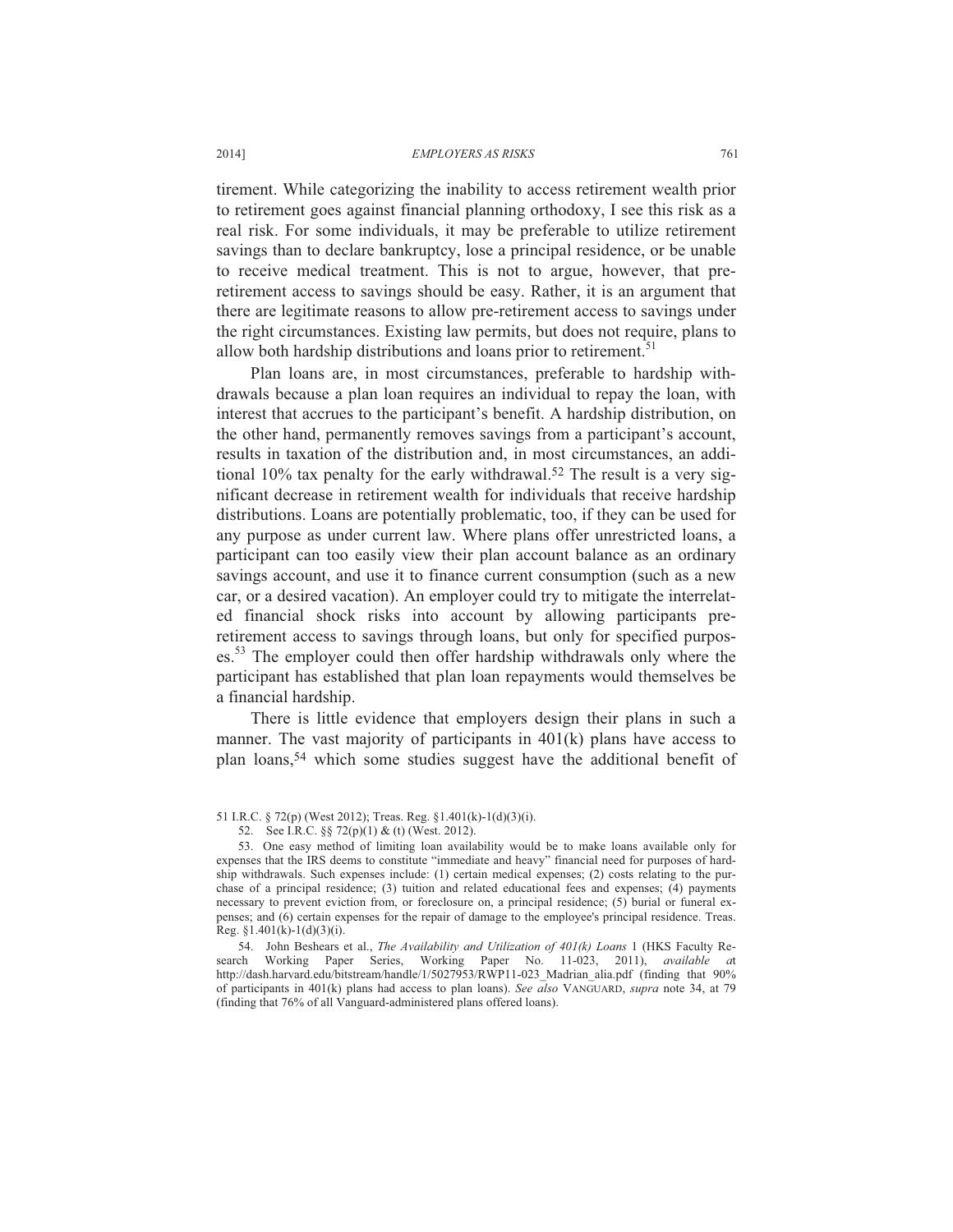increasing plan participation and savings rates.<sup>55</sup> There is no evidence that employers limit the purposes for which plan loans can be requested. While relatively few participants have outstanding loans at any given time, almost half of all participants who are able to receive a plan loan will take one within a seven-year period.<sup>56</sup> In general, participants with lower income are more likely to take a plan loan than those with higher income.57 Up to a third of loans are reported to be used to purchase or improve a principal residence, while purchasing a vehicle or other durable good accounts for 10 to 23% of loans, and educational and medical expenses combined account for another 5 to 16% of loans.58 Another survey, which asked more detailed questions about loan utilization, found that 39% used plan loans to pay off or consolidate bills, while very few loans were used for pure consumption.59 Of those who terminate employment with a loan outstanding, 80% default on the loan.60 This default results in the taxation of the outstanding loan amount, along with an additional 10% tax penalty for most individuals.61 The good news is that while loans are widely available, and relatively heavily utilized, most are paid back. As a result, loans are likely the leasttroubling form of pre-retirement access in terms of their effect on retirement security.<sup>62</sup>

Hardship distributions are also widely available, with 82% of employers allowing for plan distributions where financial hardship has been established.63 Perhaps because of the negative tax and retirement savings consequences, or perhaps because of the restrictions on the purposes for which such withdrawals can be granted, hardship withdrawals are utilized at a lower rate than plan loans, with only 2% of all participants taking ad-

- 58. Beshears et al., *supra* note 54, at 16.
- 59. *Id.*.

 60. Timothy (Jun) Lu et al., *An Empirical Analysis of 401(k) Loan Defaults* 2 (2010) (Fin. Literacy Ctr., Working Paper No. WR-799-SSA, Oct. 2010), *available at* http://www.prgs.edu/content/dam/ rand/pubs/working\_papers/2010/RAND\_WR799.pdf.

63. VANGUARD, *supra* note 34, at 84.

 <sup>55.</sup> *See, e*.*g*., U.S. GOV'T ACCOUNTABILITY OFFICE, GAO/HEHS-98-5, 401(K) PENSION PLANS - LOAN PROVISIONS

ENHANCE PARTICIPATION BUT MAY AFFECT INCOME SECURITY FOR SOME (1997); Olivia Mitchell et al., *Turning Workers into Savers? Incentives, Liquidity, and Choice in 401(k) Plan Design*, 60 NAT'L TAX J. 469 (Sept. 2007); Sarah Holden & Jack VanDerhei, *Contribution Behavior of 401(k) Plan Participants*, 7 ICI PERSP. 1 (Oct. 2001).

 <sup>56.</sup> Beshears et al., *supra* note 54, at 12.

 <sup>57.</sup> VANGUARD, *supra* note 34, at 81.

 <sup>61.</sup> I.R.C. §§ 72(p)(1) & (t) (West. 2012).

 <sup>62.</sup> *See* U.S. GOV'T ACCOUNTABILITY OFFICE, GAO-09-715, 401(K) PLANS: POLICY CHANGES COULD REDUCE THE LONG-TERM EFFECTS OF LEAKAGE ON WORKERS' RETIREMENT SAVINGS 20 (2009), *available at* http://www.gao.gov/assets/300/294520.pdf.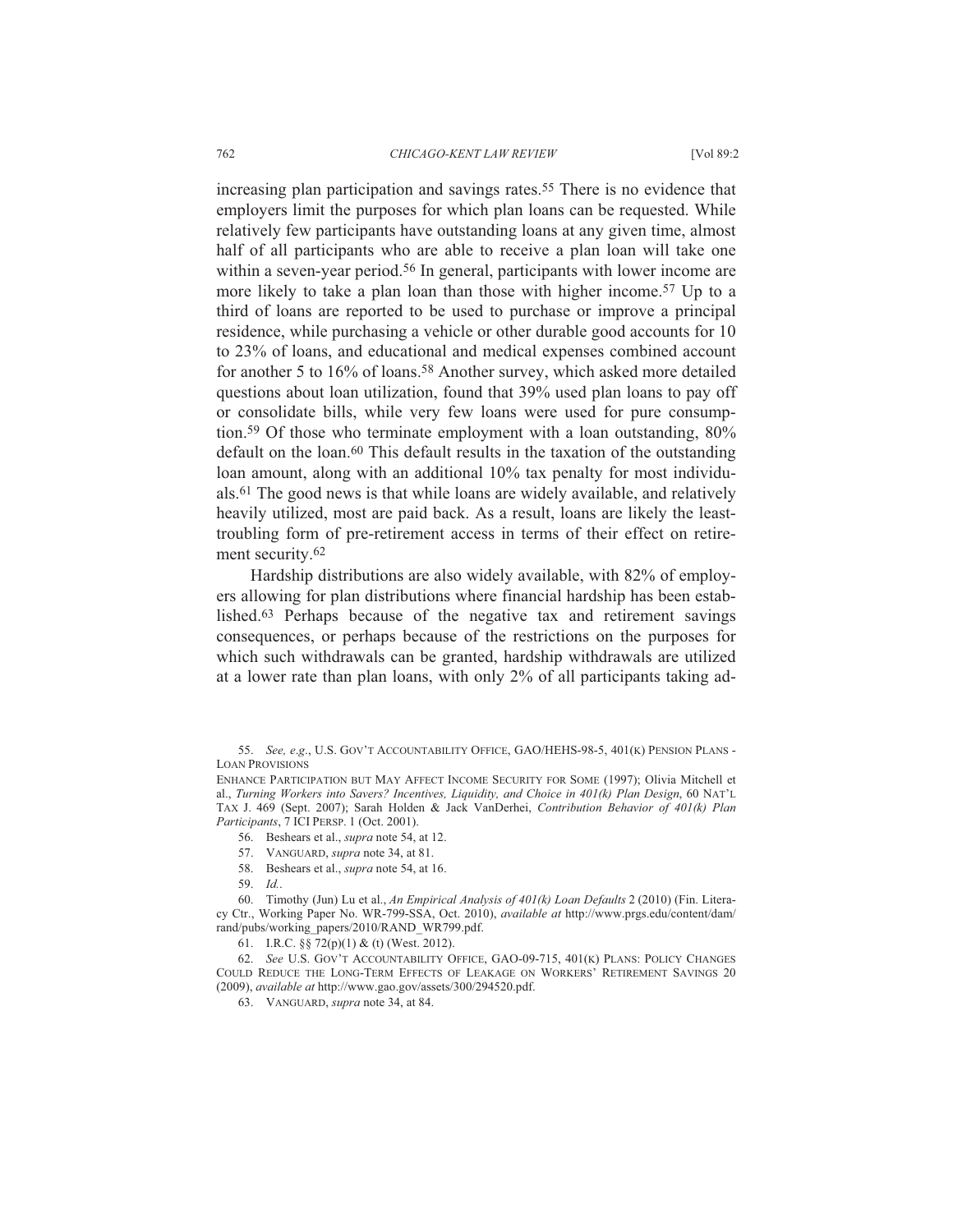vantage of the distributions during the year.<sup>64</sup> Nevertheless, because they represent a permanent reduction in retirement wealth, they can have a very significant impact on retirement income. The U.S. Government Accountability Office reported that in 2006, \$9 billion of 401(k) retirement wealth was lost through hardship withdrawals.<sup>65</sup> They found that such withdrawals have the greatest impact on young and low-income workers.<sup>66</sup> A lowearning thirty-five year-old worker who took a \$5,000 hardship withdrawal is estimated to lose 12% of her retirement income as a result of taking the hardship withdrawal, whereas a higher-earning participant of the same age would lose less than 5% of her retirement wealth because of her higher overall contributions to the plan.67 Despite the clear long-term risks associated with hardship withdrawals, few employers inform participants requesting such distributions of these risks.68

The final risk identified was longevity risk—the risk of outliving one's retirement savings. Employers can easily address this risk by offering participants the option of receiving their account balance in the form of an annuity, if not making it the normal form of distribution. This is one area where employers clearly fail to minimize their employees' risk. Defined contribution plans almost always offer a lump sum distribution as the normal form of benefit and the vast majority do not offer any type of annuitization through the plan.<sup>69</sup> Instead, participants are left to either purchase an annuity themselves, or to self-annuitize.70

By examining retirement savings risks in more detail, it seems clear that many risks can be at least partly addressed through plan design and without interfering with employee choice. The evidence is also clear that most employers fail to do so, and rather than safeguarding their employees against retirement risks, the employers' choices contribute to such risks.

68. *Id.* at 26-27.

 69. *See* INTERNAL REVENUE SERV., SECTION 401(K) COMPLIANCE CHECK QUESTIONNAIRE 47 (Feb. 2012), *available at* http://www.irs.gov/pub/irs-tege/401k\_interim\_report.pdf (finding that 99% of 401(k) plans offer a lump sum distribution, while only 19% offer a qualified joint and survivor annuity). *See also* HEWITT ASSOCS., TRENDS AND EXPERIENCES IN 401(K) PLANS 7 (2009), *available at* http://www.retirementmadesimpler.org/Library/Hewitt\_Research\_Trends\_in\_401k\_Highlights.pdf (finding that all 401(k) plans offered a lump sum option, while 14% offered annuities).

 70. *See* Lawrence A. Frolik, *Protecting Our Aging Retirees: Converting 401(k) Accounts into Federally Guaranteed Lifetime Annuities*, 47 SAN DIEGO L. REV. 277, 285-86 (2010) (explaining the process of managing retirement wealth to produce an income stream in retirement).

 <sup>64.</sup> VANGUARD, *supra* note 34, at 84.

 <sup>65.</sup> U.S. GOV'T ACCOUNTABILITY OFFICE, *supra* note 62, at 17.

 <sup>66.</sup> *Id.* at 19.

 <sup>67.</sup> *Id.* at 19-20.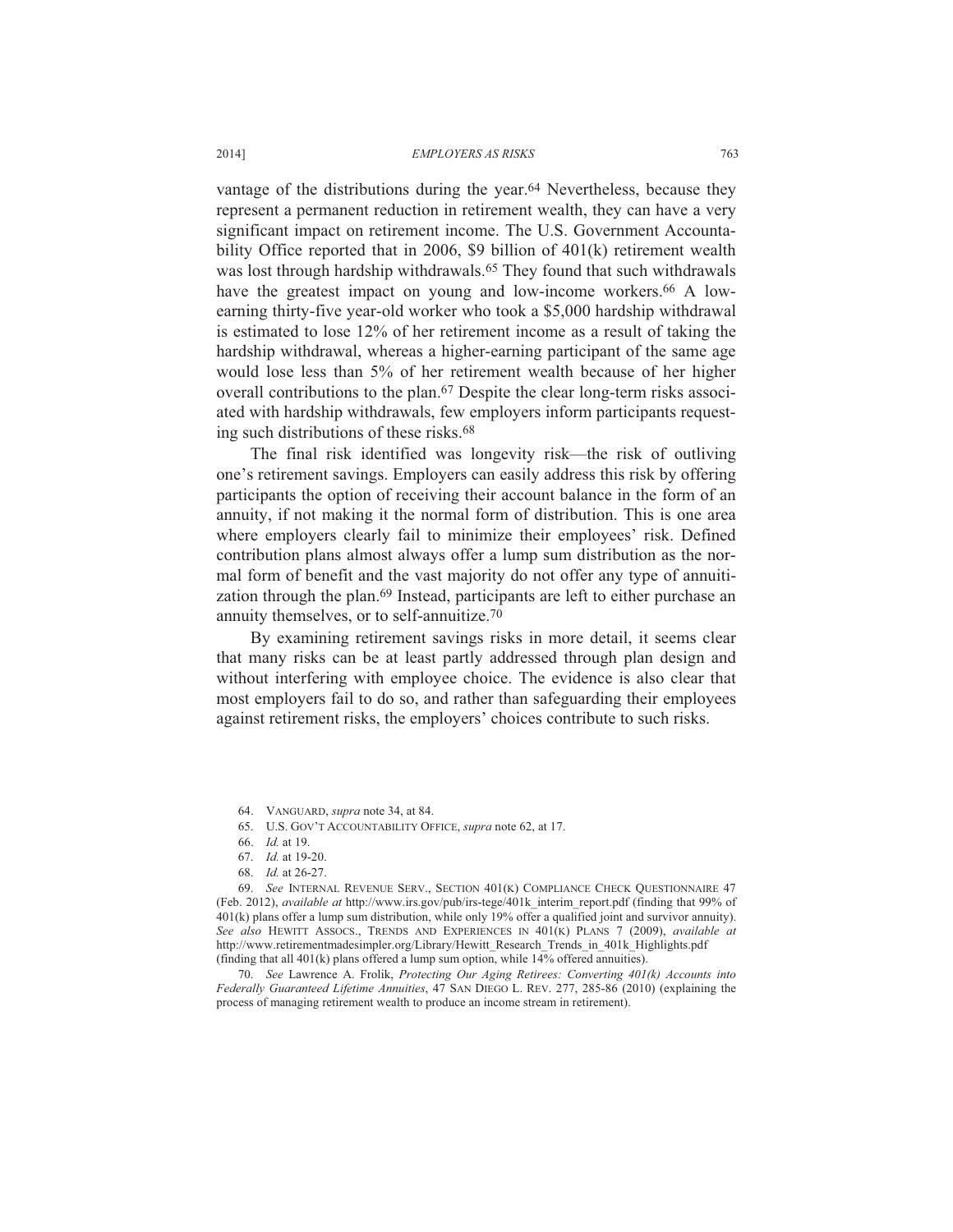## II. HEALTH RISKS

Just as there are complex reasons why most working individuals save for retirement through an employer-sponsored arrangement, so too are there complex reasons why employers dominate health insurance coverage. First, the market for individually purchased health insurance has not functioned well in most states due to various forms of market failure. In states that allow health insurers to medically underwrite policies, sick or risky individuals often face premiums that are unaffordable, or they are simply denied coverage.71 And in states that require health insurers to price coverage based on community-level risk, low-risk individuals are less likely to buy insurance, thereby raising the overall risk level for the insured population, driving premiums to levels that fewer individuals can afford even at "average" prices.<sup>72</sup> In contrast, employers have several significant advantages over the individual market. First, employees can pay for employer-provided coverage with tax-free dollars, lowering the effective price of such coverage.73 By lowering the price of coverage, the tax benefit helps to get low-risk individuals into the group of insureds, thereby bringing the risk level of the group down and further lowering costs compared to the individual market.74 Second, employers, particularly large employers, enjoy significant economies of scale and have much lower overhead costs than individual health insurance providers, again lowering the price of coverage compared to the individual market. And finally, large employers benefit from the law of large numbers, which ensures that their group of insured individuals, which was formed for reasons unrelated to health insurance purchase, will have average risk levels—unlike individual insurance markets which often have a riskier-than-average group of insureds.

In addition to the better market conditions associated with group coverage, there are also human resource motivations associated with offering health coverage. Employers who offer health insurance have the benefit of knowing that ill employees (and usually their family members) will be able to access needed medical care, thereby reducing absenteeism and other

 <sup>71.</sup> *See* Mary Crossley, *Discrimination Against the Unhealthy in Health Insurance*, 54 U. KAN. L. REV. 73, 109-113 (2005).

 <sup>72.</sup> *See, e*.*g*., George A. Akerlof, *The Market for "Lemons": Quality Uncertainty and the Market Mechanism*, 84 Q.J. ECON. 488 (1970); *see also* Michael Rothschild & Joseph Stiglitz, *Equilibrium in Competitive Insurance Markets: An Essay on the Economics of Imperfect Information*, 90 Q.J. ECON. 629, 634-37 (1976).

 <sup>73.</sup> *See* I.R.C. §§ 106 & 125 (West. 2013).

 <sup>74.</sup> *See* Amy B. Monahan, *The Complex Relationship Between Taxes and Health Insurance*, *in* BEYOND ECONOMIC EFFICIENCY IN UNITED STATES TAX LAW 137, 146-47 (David A. Brennen et al., eds., 2013).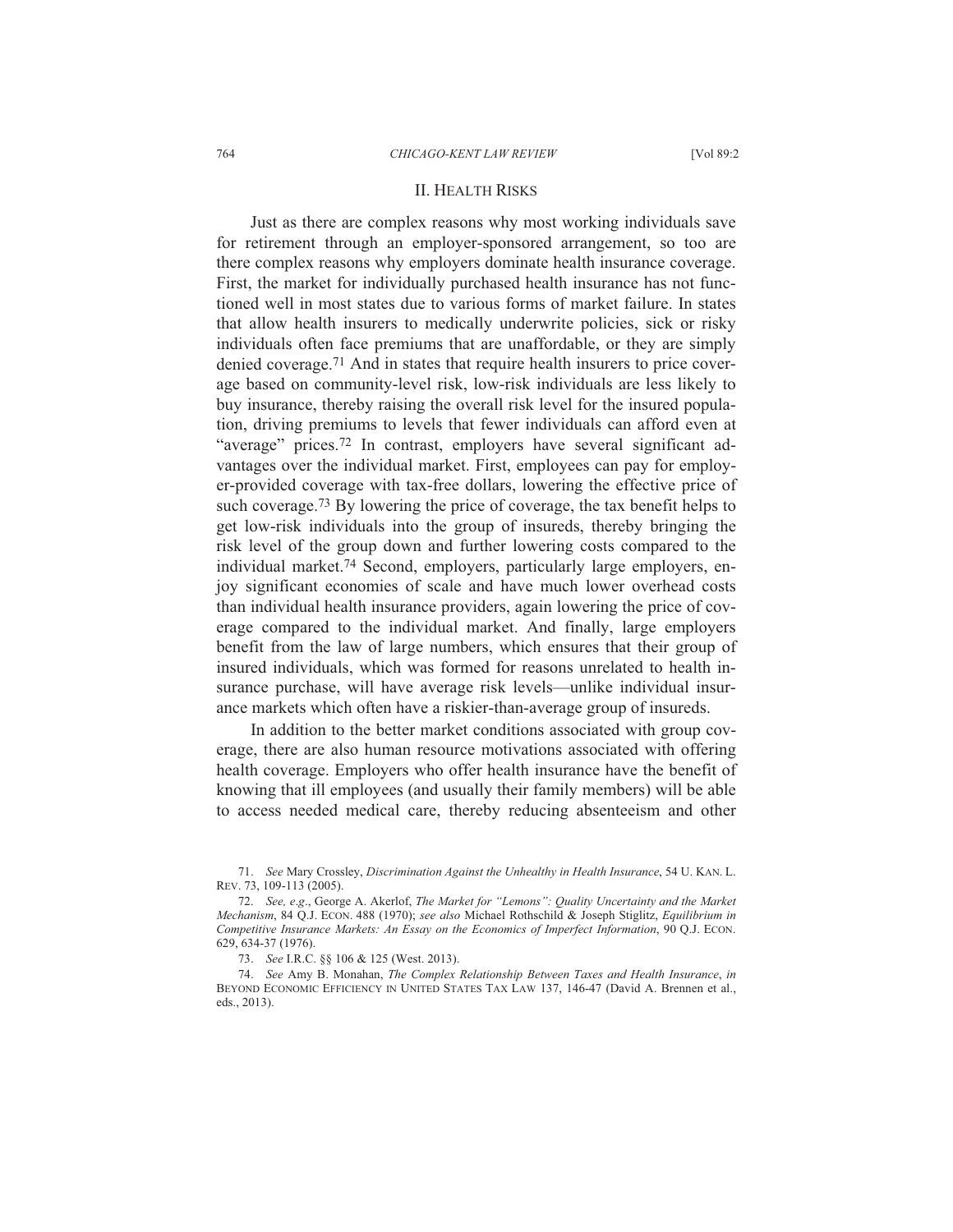related issues that can affect an employer's workforce.75 And like retirement plans, health plans are a way for employers to compete for desired employees in a tight labor market,<sup>76</sup> particularly given the fact that employer-provided coverage has advantages that are unavailable to individuals purchasing coverage on their own.

While employer plans have been a significant source of health insurance for working Americans for many decades, how employers choose to structure their plans has changed in ways that are significant from a risk perspective. Historically, health insurance in this country was based on feefor-service reimbursement.77 If a covered individual incurred a covered expense, the plan paid the provider for the service performed.78 The problem with this structure is that it potentially leads to the overutilization of medical services, driven by providers who stand to earn more money the more services they perform.79 As a result, a movement toward managed care plans began in the 1980s.<sup>80</sup> Under managed care plans, financing and delivery are integrated and participating providers face various financial incentives to limit the amount of care provided.81 While managed care plans gained significant market share in the 1990s, a backlash against managed care plans has since decreased their popularity.82 Managed care plans that gave doctors incentives to withhold care created a conflict between doctor and patient that was not popular.83 As a result, most employers that currently offer health plans offer hybrid plans (such as Preferred Provider Organizations or Point of Service plans) that share certain features of managed care plans, but also give patients greater flexibility to receive care without a physician-gatekeeper controlling access.<sup>84</sup> In recent years, in an effort to better address cost containment, so-called consumer-driven health

 77. William D. White, *Market Forces, Competitive Strategies, and Health Care Regulation*, 2004 U. ILL. L. REV. 137, 141 (2004).

 78. Thomas R. McLean & Edward P. Richards, *Health Care's "Thirty Years War": The Origins and Dissolution of Managed Care*, 60 N.Y.U. ANN. SURV. AM. L. 283, 287-88 (2004).

79. *Id* at 288.

 80. Gail B. Agrawal & Howard R. Veit, *Back to the Future: The Managed Care Revolution*, 65 LAW & CONTEMP. PROBS. 11, 30-34 (2002).

81. *See* McLean & Richards, *supra* note 78, at 297-98.

 82. *See* Amy B. Monahan, *The Promise and Peril of Ownership Society Health Care Policy*, 80 TUL. L. REV. 777, 789 (2006).

83. *See id*.

 84. *See* KAISER FAMILY FOUND.&HEALTH RESEARCH AND EDUC. TRUST, 2013 EMPLOYER HEALTH BENEFITS SURVEY 55 (2013), *available at* http://kaiserfamilyfoundation.files.word press.com/2013/08/8465-employer-health-benefits-20131.pdf (finding that 76% of all firms that offer health benefits offer a preferred provider organization ("PPO") plan).

 <sup>75.</sup> *See, e*.*g*., Ellen O'Brien, *Employers' Benefits From Workers' Health Insurance*, 81 MILBANK Q. 5 (2003).

 <sup>76.</sup> *See id*.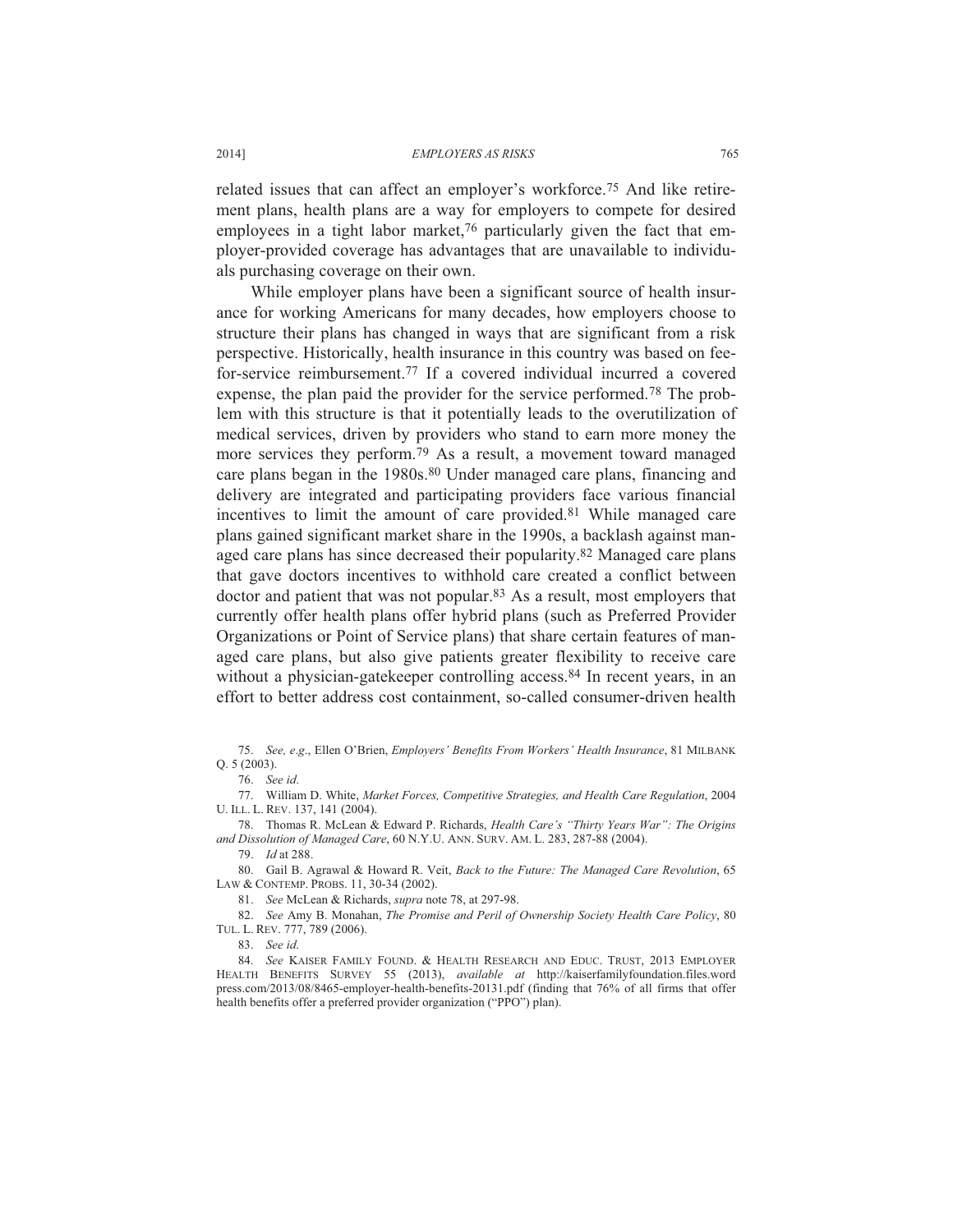plans have gained popularity.85 Consumer-driven plans aim to give patients a financial incentive to make optimal medical consumption decisions and take better care of themselves by allowing them to share in the savings of declining unnecessary care or using lower-cost providers.<sup>86</sup> Because participants in consumer-driven health plans typically bear a larger percentage of their health care costs than do participants in traditional health plans, the shift from fee-for-service health plans to consumer-driven health plans has been analogized to the shift from defined benefit to defined contribution plans, as both can be characterized as shifting risk from employer to employee.87

## *A. A Brief Taxonomy of Health Insurance-Related Risks*

When people think about risk in the context of health insurance, they often think only of the risk of being uninsured. The risks involved are not so simple, however. To be sure, being uninsured against medical expenses is risky. Given the significant cost of medical care, and the difficulty of predicting when and to what extent an individual will need such care, being uninsured subjects an individual to dangerous levels of risk. If the individual is uninsured and needs medical care, the individual may face either a lack of care (because the provider will not provide the services without upfront payment) or financial devastation (being forced into bankruptcy when unable to pay for necessary medical services that have been provided). However, as we will see below, these risks can also affect those with health insurance.

Health insurance does not guarantee that a covered individual is fully protected against risk. Health insurance contracts do not cover every possible medical treatment nor every available medical provider. In addition, most health insurance contracts impose some type of cost sharing, meaning that the covered individual must contribute toward the cost of care through deductibles, co-payments, and co-insurance requirements. As a result, even insured individuals face both access to care risk and financial risk. If an individual's health insurance contract does not cover desired medical care, and the individual does not have the means to pay for such care directly, she may not be able to access the care.88 In addition, even where the pro-

- 86. *See* Monahan, *supra* note 82, at 792.
- 87. *See, e*.*g*., Monahan, *supra* note 82, at 843-47; Zelinsky, *supra* note 10, at 508-09.

 88. One of the core purposes of health insurance is to give individuals access to care they could not otherwise afford, but this is no guarantee that all insurance contracts will provide such access. *See* Allison K. Hoffman, *Three Models of Health Insurance: The Conceptual Pluralism of the Patient Protection and Affordable Care Act*, 159 U. PA. L. REV. 1873, 1908 (2011).

 <sup>85.</sup> *See id*. at 145.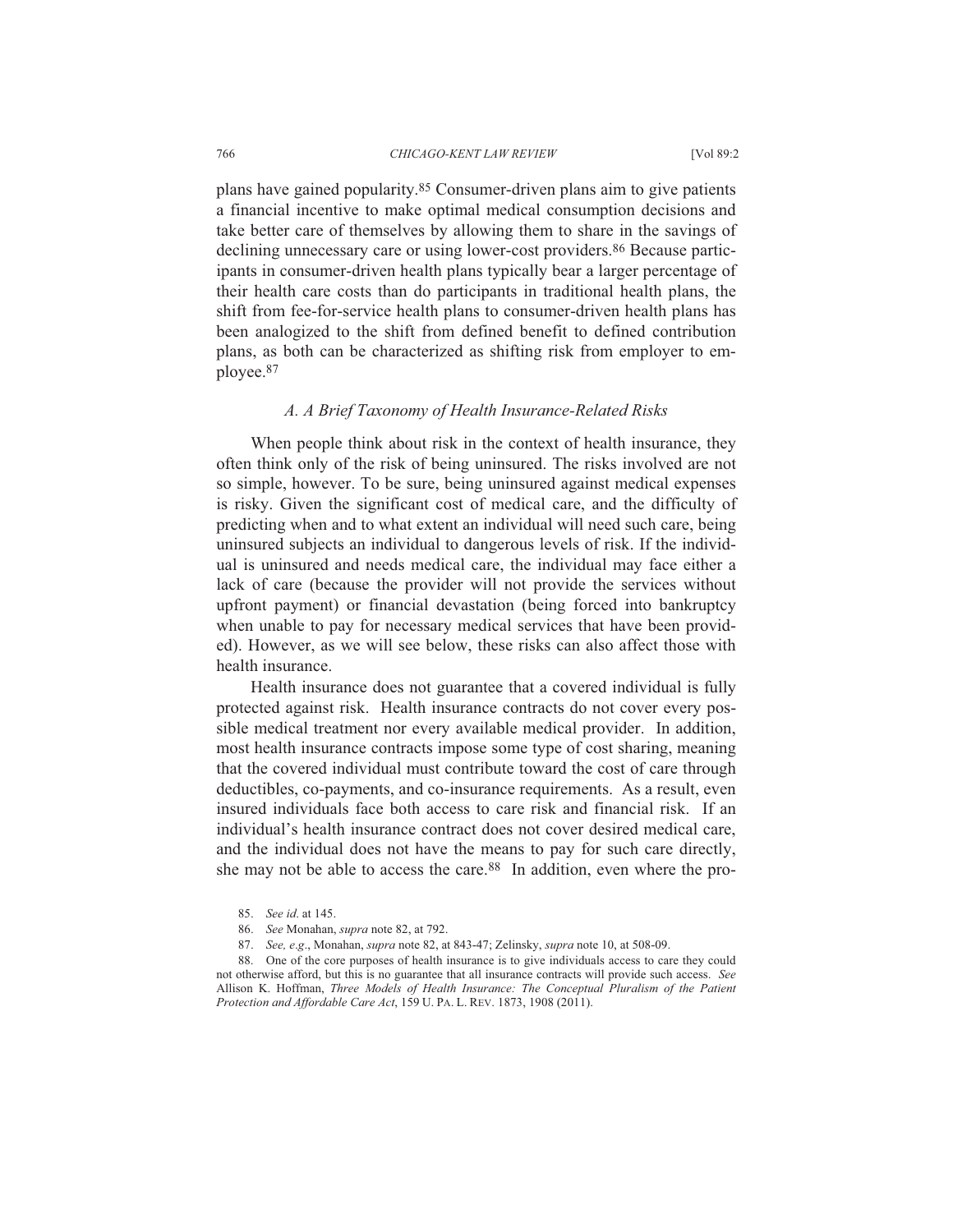vider does not demand upfront payment and the individual is therefore able to receive the desired care, the individual may still face financial devastation when the provider attempts to collect the bill.<sup>89</sup> Similarly, even where an insured individual has health insurance that covers the medical care received by the individual, if the cost sharing requirements are unaffordable, the individual may again face significant financial risk. In other words, even those with health insurance may have incomplete coverage and therefore be subject to the same types of risks as the uninsured.

Finally, underlying all of these risks is what I will refer to as medical risk—the risk of an individual experiencing health problems. Ideally, health insurance would help lessen this risk, by encouraging health-improving behaviors, but of course, it does not always do so. In fact, the risk of poor health may (and I emphasize may) be exacerbated by health insurance coverage that insulates individuals from the financial cost of poor health.90 That is, adequate health insurance may have the perverse effect of discouraging individuals from safeguarding their health.<sup>91</sup>

## *B. How Effective Are Employers at Controlling Health Risks?*

Health risks are even more complex than retirement risks. An individual saving for retirement has a relatively simple goal: to save sufficient capital to produce the income stream the individual has calculated is necessary to support the desired retirement. The planning process is imperfect and uncertain, to be sure, but not nearly as difficult as controlling risk in the health context. An individual who wants to protect against health risks is protecting against a very uncertain risk. No individual knows exactly what health services he or she will require or desire in the future, or which provider will be ideal for those uncertain services. While one might assume that this uncertainty is easily dealt with by purchasing insurance that broadly protects against all health risks, such coverage is in practice not available. Health insurance contracts do not (and arguably, cannot) spell

91. *See id*.

<sup>89.</sup> *See, e.g.*, KAISER FAMILY FOUND., COST AND ACCESS CHALLENGES: A COMPARISON OF EXPERIENCES BETWEEN UNINSURED AND PRIVATELY INSURED ADULTS AGED 55 TO 64 WITH SENIORS ON MEDICARE 3-4 (2012), *available at* http://kaiserfamilyfoundation.files.wordpress.com /2013/01/8320.pdf (finding that 17% of privately insured individuals aged 55 to 64 reported delaying health care or having unmet health needs; 71% of those attributed the delay or unmet need to concerns over cost).

 <sup>90.</sup> *See, e*.*g*., Jonathan Klick & Thomas Stratmann, *Diabetes Treatments and Moral Hazard*, 50 J. L. & ECON. 519, 524 (2007).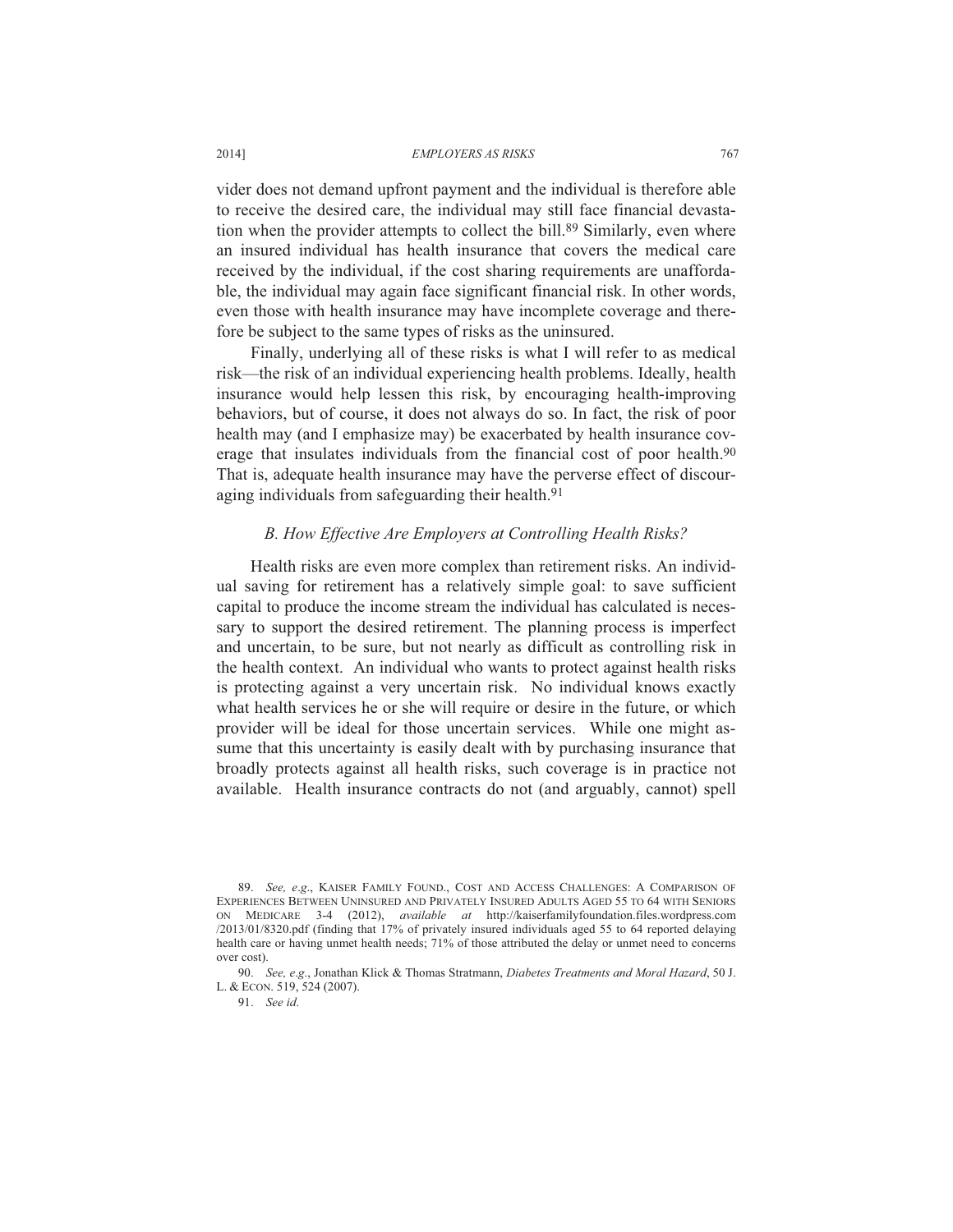out precisely what will be covered and what will not be.<sup>92</sup> As a result, individuals are attempting to protect against unknown risk through uncertain contracts.

In terms of controlling risk, perhaps the most significant difference between employer health plans and employer 401(k) plan is that retirement savings can be very effectively individualized. In a  $401(k)$  plan, the employer can set defaults that are appropriate for most participants, while allowing any individual that desires a different savings strategy to make a different decision. That dynamic is absent in employer health plans, where, at best, an employee may have a choice from a small menu of plan options. While there may be some plan choice, generally there is no ability to customize a plan. If an employer offers plans that all have a \$1,000 deductible, and an employee cannot afford \$1,000 in medical expenses, there is no way for the employee to elect a lower deductible within the employer plan, nor can she easily access alternative private coverage in most states. In other words, for health plans it is not defaults that matter. It is the plan design that matters. Employers must get this right or their employees could be subject to significant financial, access, and medical risks.

The fact that health needs and preferences are so individualized makes it difficult to evaluate how well employers protect employees from health risks. It is therefore helpful to think through how employers make decisions in the health plan context. One health economist has offered the following simplified overview of the employer-employee dynamic when it comes to health plans, "each employer picks the policy the 'decisive worker' in their firm would want, given the full net (of tax-subsidy) cost of the benefit; workers then make choices across firms" in order to find an employer that provides the desired health plan and compensation package.<sup>93</sup> Assuming this model is generally accurate, firms would design plans to appeal to that elusive "decisive worker," and prospective employees who find the health plan, in combination with all other aspects of the job and compensation, unattractive will seek work elsewhere. The result, even if we assume full information regarding health plans, is that employer plans are unlikely to satisfy all employee preferences, and dissatisfied employees may not necessarily switch employers to compensate, as they must take into account all other aspects of the job and compensation package. The theory therefore presents the possibility that labor market pressures will not automatically

 <sup>92.</sup> *See* CLARK C. HAVIGHURST, HEALTH CARE CHOICES 14-15 (1995) (explaining that "under the health care contract we use today, the nature, quality, and precise content of services to be provided in the future are generally not defined to any appreciable degree in the contract itself").

 <sup>93.</sup> Mark V. Pauly, *Making Sense of a Complex System: Empirical Studies of Employment-Based Health Insurance*, 1 INT'L J. HEALTH CARE FIN.&ECON. 333, 334 (2001).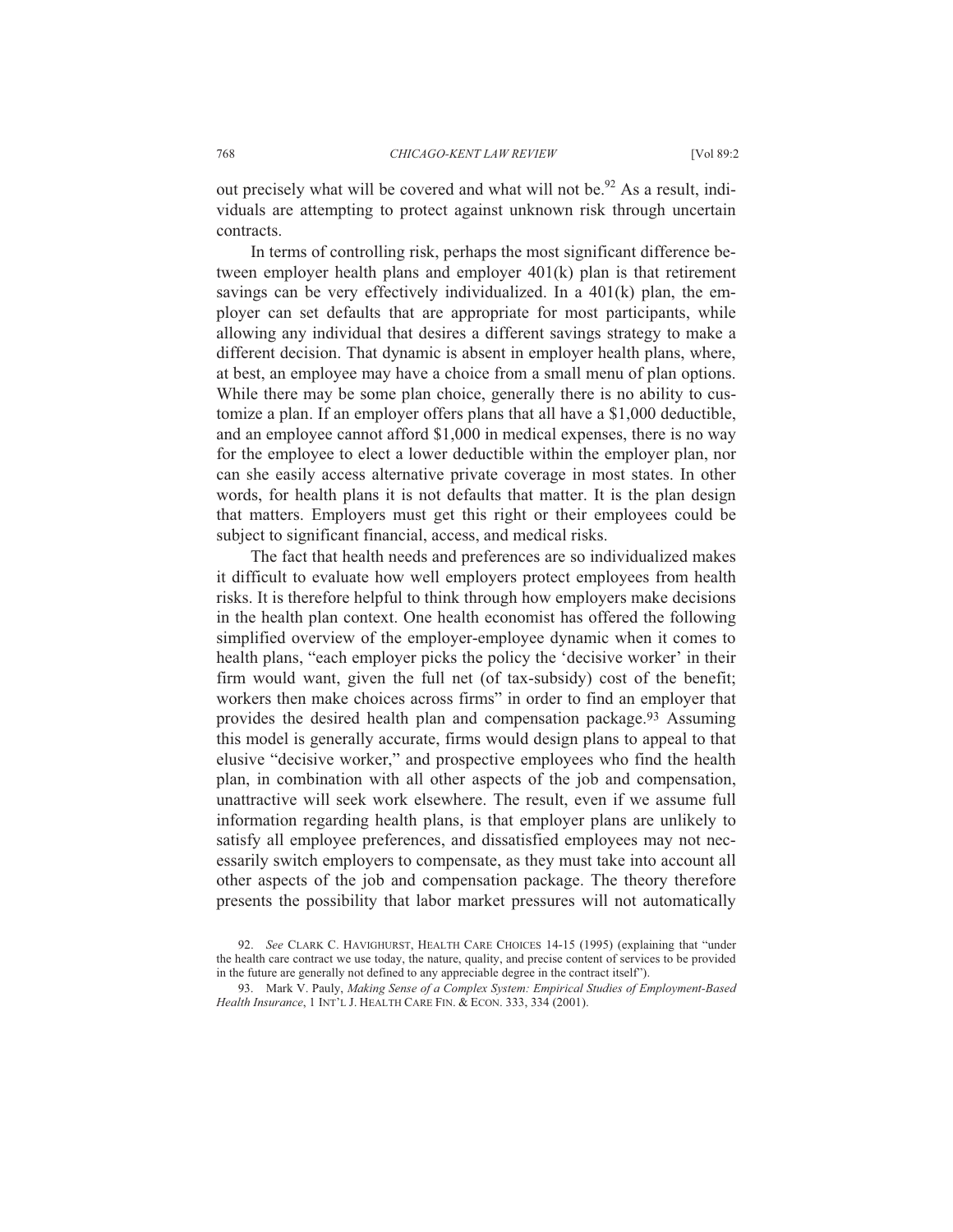result in employer health plans that adequately protect employees from the risks identified.

Relatively few empirical studies examine how this economic model plays out in practice.94 Instead, we are left to infer how well employers do at protecting employees against risk by examining various second-best indictors. First, among all firms in private industry, just 60% offered health benefits to employees in 2012,95 leaving a large number of employees potentially subject to each of the health insurance risks. Only 72% of those offered medical coverage accept it, resulting in 51% of private industry workers covered by their employer's plan.<sup>96</sup> This relatively low acceptance rate suggests that employer plans may not satisfy the preferences of employees, but that is a tentative conclusion at best, and tells us little about why individuals decline offered insurance. Surveys of employees who remain uninsured after declining employer-provided coverage cite cost as the primary reason for declining coverage.97 Very few respondents indicated that the reason they decline insurance was that they did not need it.98 These findings tentatively suggest that employer coverage does not satisfy all employees' preferences – hardly a surprising finding – but also that those who remain uninsured may face significant financial and access risks as a result. After all, if subsidized premiums are unaffordable, it is highly likely that actual medical care would be unaffordable as well.

Employee preferences are easier to satisfy where the employer offers employees a choice of plans. However, 82% of firms that offer health benefits offer employees only a single plan, although over half of all workers have a choice of health plans.<sup>99</sup> This results in a sizeable portion of the employee population having only a single "take it or leave it" health plan

 97. *See, e*.*g*., David M. Cutler, *Employee Costs and the Decline in Health Insurance Coverage*, 6 FRONTIERS IN HEALTH POL'Y RES. 27, 35 (2003). *But see* Alan C. Monheit & Jessica Primoff Vistnes, *Health Insurance Enrollment Decisions: Preferences for Coverage, Worker Sorting, and Insurance Take Up* (Nat'l Bureau of Econ. Research Working Paper No. 12429, 2006) (suggesting that workers that decline coverage may have weak or uncertain demand for coverage).

99. KAISER FAMILY FOUND. & HEALTH RESEARCH AND EDUC. TRUST, *supra* note 84, at 55.

 <sup>94.</sup> *See, e*.*g*., M. Kate Bundorf, *Employee Demand for Health Insurance and Employer Health Plan Choices*, 21 J. HEALTH ECON. 65 (2002); Michael Chernew et al., *Quality and Employers' Choice of Health Plans*, 23 J. HEALTH ECON. 471 (2004) (presenting some evidence that employers are responsive to employee health plan preferences).

 <sup>95.</sup> DEP'T OF LABOR, NATIONAL COMPENSATION SURVEY tbl.1 (Mar. 2012), *available at* http://www.bls.gov/ncs/ebs/benefits/2012/ownership/private/table01a.pdf.

 <sup>96.</sup> *Id.* at tbl.9. Note that some of the workers who decline coverage from their own employer may in fact be covered by a spouse's employer plan. And because employer plans also offer coverage to workers' families, the total number of non-elderly individuals covered by employer plans exceeds 55%. THE KAISER COMM'N ON MEDICAID AND THE UNINSURED, THE UNINSURED: A PRIMER 1 (2013).

 <sup>98.</sup> Cutler, *supra* note 97, at 35.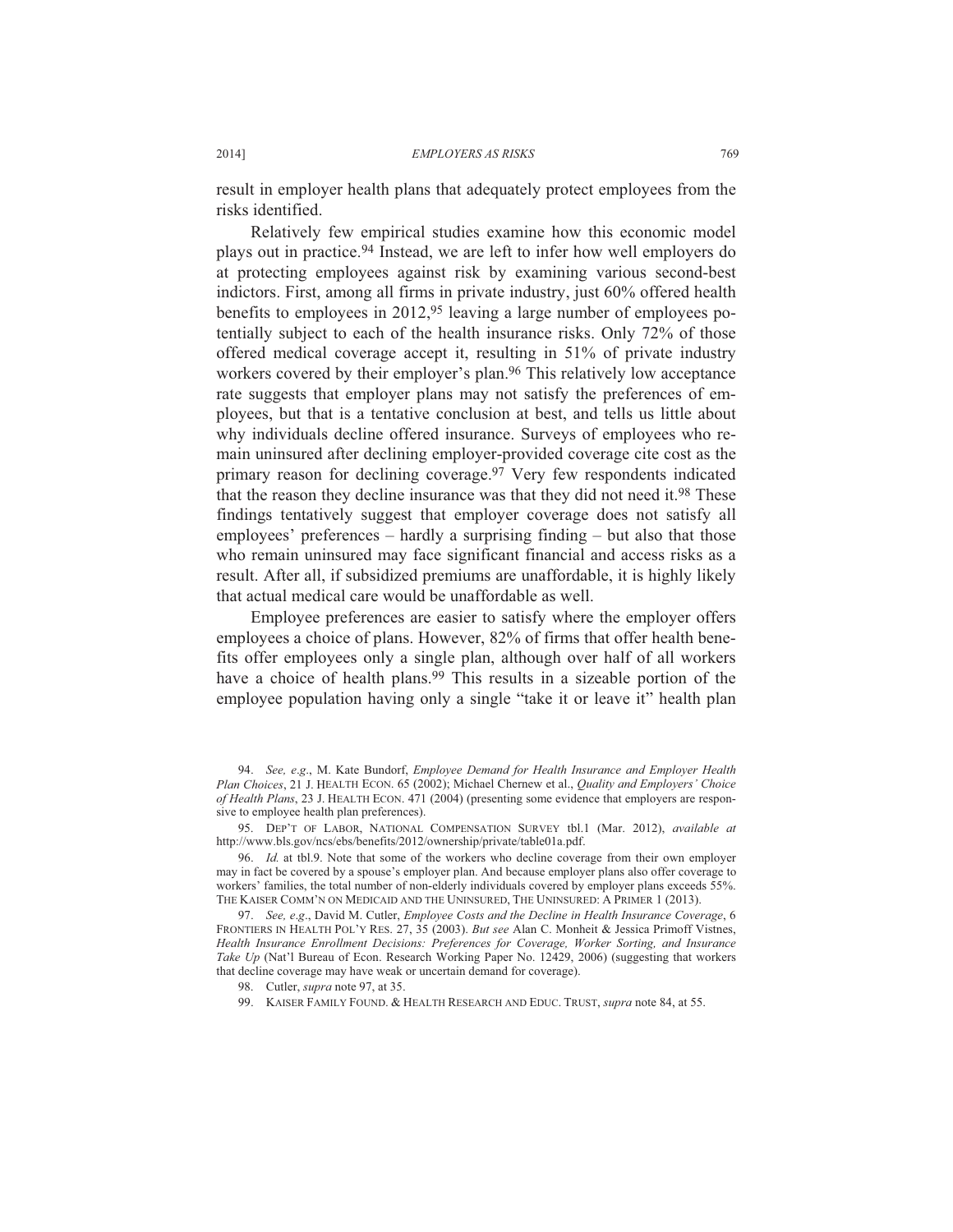option, and increases the likelihood that some employees will continue to face health-insurance related risks even if they have coverage.

It is also important to note that employer plans often impose significant financial burdens on participants. Although premiums tend to be heavily subsidized by employers,100 out-of-pocket cost sharing—in the form of deductibles, co-payments and co-insurance—can be significant.101 For example, while some employer plans, particularly HMOs, do not impose an annual deductible,102 among those plans that do, the average deductible for single coverage ranges from \$691 in HMO plans to \$2,086 in highdeductible health plans.103 These numbers are significantly higher for family coverage.104 High out-of-pocket costs can and do cause financial distress and, in some cases, bankruptcy,105 particularly for those in low-income groups. In addition, the out-of-pocket cost of care, even for those with insurance, may be significant enough that insured individuals either delay or do not receive needed medical care.106 One survey found that 17% of individuals with private health insurance coverage either delayed health care or did not receive needed health care, with the majority of such individuals citing cost as the reason for the delayed or unmet care need.107 While not definitive, these findings suggest significant risk is present even where an employee receives coverage through an employer.

One final indicator of how well employers do at designing health plans that protect employees is employee satisfaction surveys – again an imperfect barometer. One recent survey found that employee satisfaction is relatively low, but varies significantly by plan type. For example, 57% of participants in traditional employer health plans were extremely or very satisfied with their plan, while that number was 37% for participants in a

 106. *See, e*.*g*., KAISER FAMILY FOUND., COST AND ACCESS CHALLENGES, *supra* note 89, at 3-4 (finding that 17% of privately insured individuals aged 55 to 64 reported delaying health care or having unmet health needs; 71% of those attributed the delay or unmet need to concerns over cost).

107. *Id.* at 3-4.

 <sup>100.</sup> *Id.* at 67 (finding that employees were, on average, required to pay only 18% of the premium cost for single coverage, with the employer paying the remaining 82%).

 <sup>101.</sup> *See id.*, at 96-138.

 <sup>102.</sup> *Id.* at 96.

 <sup>103.</sup> *Id.* at 108.

 <sup>104.</sup> *Id.* at 116 (finding average family coverage deductibles of \$1,743 for HMO plans and \$4,079 for high-deductible health plans).

 <sup>105.</sup> The extent to which medical expenses contribute to or causes bankruptcy is much debated. *See generally* David U. Himmelstein et al., *Medical Bankruptcy in the United States, 2007: Results of a National Study*, 122 AM. J. MED. 741 (2009); David Dranove & Michael L. Millenson, *Medical Bankruptcy: Myth Versus Fact*, 25 HEALTH AFF. W74 (2006); Melissa B. Jacoby & Mirya Holman, *Managing Medical Bills on the Brink of Bankruptcy*, 10 YALE J. HEALTH POL'Y, L. & ETHICS 239 (2010); Amy Y. Landry & Robert J. Landry, III, *Medical Bankruptcy Reform: A Fallacy of Composition*, 19 AM. BANKR. INST. L. REV. 151 (2011).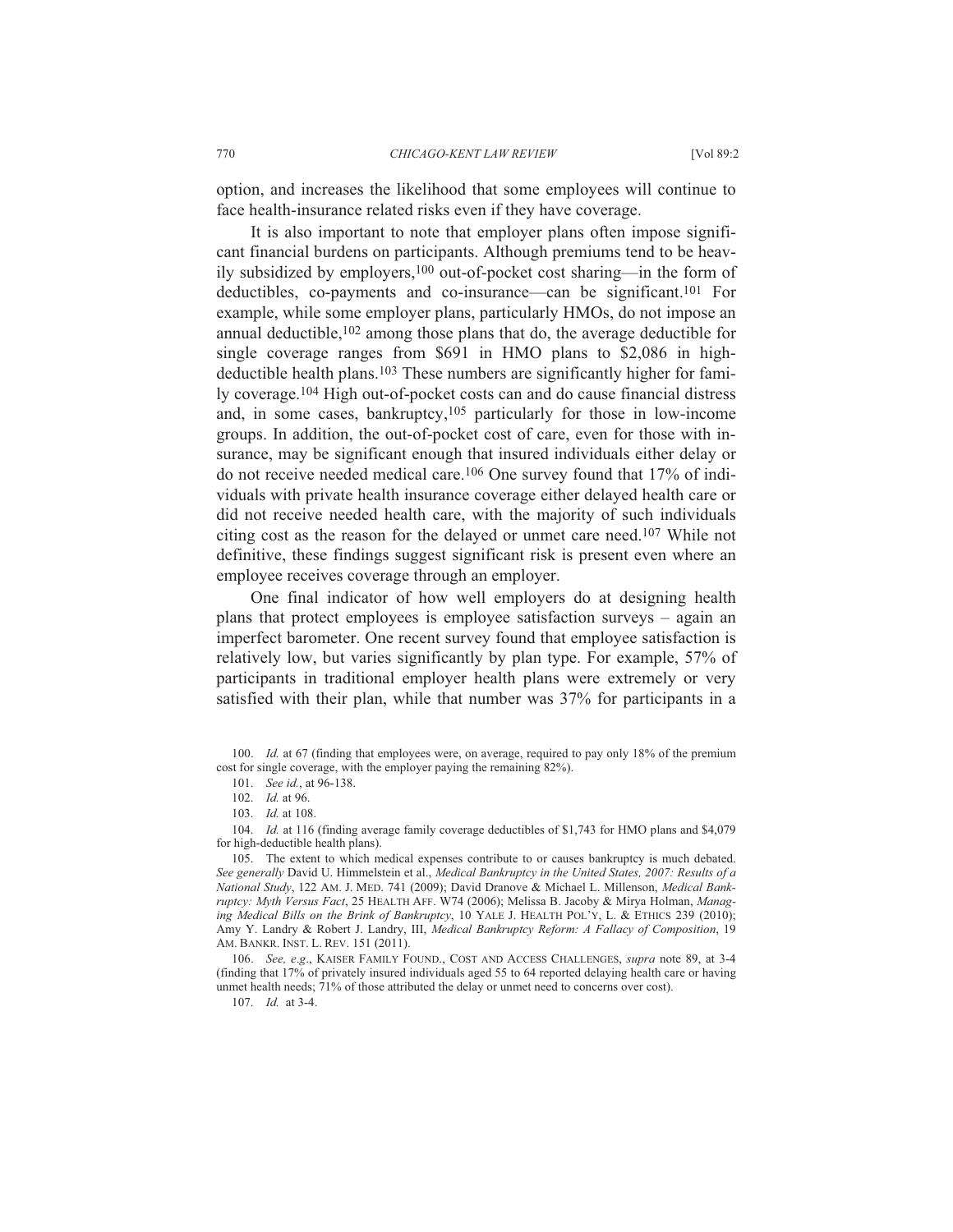high-deductible plan without a health savings account.<sup>108</sup> The percentage of individuals who report being extremely or very likely to stay with their current plan if they had the opportunity to change tracks very closely to the satisfaction numbers just given.<sup>109</sup> While it is clear that a significant number of employees are not satisfied with the coverage they receive from their employer, it is difficult to conclude from these data whether employer plans adequately protect employees from the various health risks. Employees may be unsatisfied with their health plans because they leave them vulnerable, or they may be dissatisfied simply because health plans and health care is expensive. What is easier to conclude is that for most individuals, if their employer plan is inadequate, they are unlikely to find better coverage elsewhere.

One area where employers appear to be doing fairly well is with respect to helping employees control actual medical risks. Health insurance is often theorized to increase the likelihood of individuals developing medical problems, simply because the financial cost of the medical problem is borne by the insurer, not the individual.110 Employers, however, often have an interest in minimizing employee medical risks, not only to control costs, but also to reduce absenteeism. Large employers have been in the vanguard with respect to health plan designs aimed to encourage the use of highlyeffective care and to discourage the use of less-effective care, through what is known as value-based insurance design.111 While this innovation has not yet become commonly adopted, having employers engage in such experimentation allows others to learn about optimal plan design. One innovation that has become widespread among employers is the use of wellness plans to promote employee health. Of those firms offering health insurance to employees, 63% offer some form of wellness plan, with large firms being much more likely to offer such plans than are small firms.<sup>112</sup> While there is concern that wellness plans may end up discriminating against the sick and low-income, studies have found that employer wellness plans can reduce

 108. Paul Fronstin, *Satisfaction with Health Coverage and Care: Findings from the 2011 EBRI/MGA Consumer Engagement in Health Care Survey*, 33 EMP. BENEFIT RES. INST. NOTES 2, 4 (Aug. 2012), *available at* http://www.ebri.org/pdf/notespdf/Notes.Aug12.Final-CEHCS.pdf (note that the survey includes privately-insured individuals, which includes both individuals who purchase coverage through an employer, and those that purchase on the individual market).

 109. *Id*. at 9 (58% in traditional plans, 34% in high-deductible plans without a health savings account, and 49% in high-deductible plans with a health savings account).

 110. *See, e*.*g*., Mark V. Pauly, *The Economics of Moral Hazard: Comment*, 58 AMER. ECON. REV. 531 (1968).

 111. *See, e*.*g*., Michael E. Chernew et al., *Value-Based Insurance Design*, 26 HEALTH AFF. w195, w195-w196 (2007).

112. KAISER FAMILY FOUND.&HEALTH RESEARCH AND EDUC. TRUST, *supra* note 84, at 201.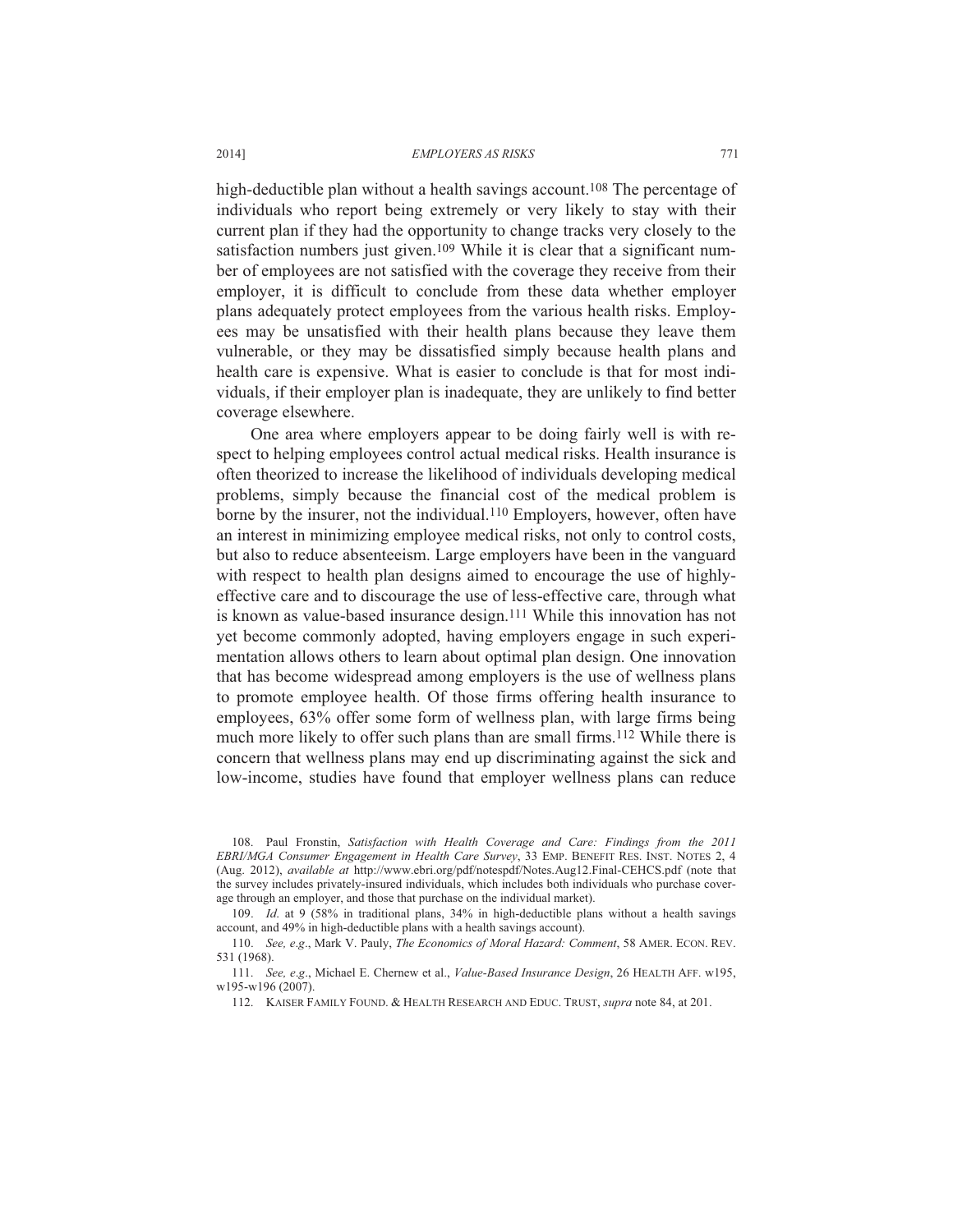both health care costs and absenteeism,<sup>113</sup> providing at least superficial evidence that employers may, in this area, be meaningfully mitigating health risks.

## III. WHY DON'T EMPLOYERS DO A BETTER JOB PROTECTING EMPLOYEES' HEALTH AND RETIREMENT SECURITY?

The reasons that employers fail to provide optimal defined contribution plans and health plans are likely numerous. First, many employers are simply ill-equipped for the complex task of designing and implementing health and retirement plans. While large corporations easily and often expertly handle these complex design decisions, smaller firms simply do not have the expertise or resources to adopt *a* plan, let alone an optimal plan. Even for those employers that make the decision and devote the resources necessary to sponsor a plan, the employers do not necessarily have the right incentives when it comes to structuring employee benefit plans. Given how often Americans change jobs,<sup>114</sup> employers do not necessarily need to appeal to the long-term interests of their employees in order to attract and retain desired workers. Moreover, most employees likely do not pay enough attention to the intricacies of employee benefit plan details to create any type of labor market pressure to change employer behavior. Employees are likely to focus on highly salient features, such as whether an employer offers a retirement or health plan at all, whether the retirement plan offers a matching contribution, and what premiums and out-of-pocket expenses are in the health plan. Employees are unlikely to scrutinize less noticeable plan features, like whether the retirement plan utilizes automatic enrollment or quality investments, and whether the health plan covers specific treatments or utilizes quality providers.

In practice, employers likely differ significantly in their ability to provide risk-reducing employee benefit plans. The largest employers, with large and sophisticated human resources departments that work with expert consultants, are certainly more likely to offer benefit plans in the first place, but also to thoughtfully design their plans in ways that minimize risk. For example, these employers can pay attention to employee de-

 <sup>113.</sup> Katherine Baicker et. al, *Workplace Wellness Programs Can Generate Savings*, 29 HEALTH AFF. 304, 307 (2010) (presenting the results of a meta-analysis finding that every \$1 spent on wellness programs produces a reduction of \$3.27 in health care costs and \$2.73 in absenteeism costs).

 <sup>114.</sup> *See, e*.*g*., U.S. DEPT. OF LABOR, BUREAU OF LABOR STATISTICS, NUMBER OF JOBS HELD, LABOR MARKET ACTIVITY, AND EARNINGS GROWTH AMONG THE YOUNGEST BABY BOOMERS: RESULTS FROM A LONGITUDINAL SURVEY (July 25, 2012), *available at* http://www.bls.gov /news.release/pdf/nlsoy.pdf (finding that young baby boomers held, on average, 11.3 jobs between the ages of 18 and 46).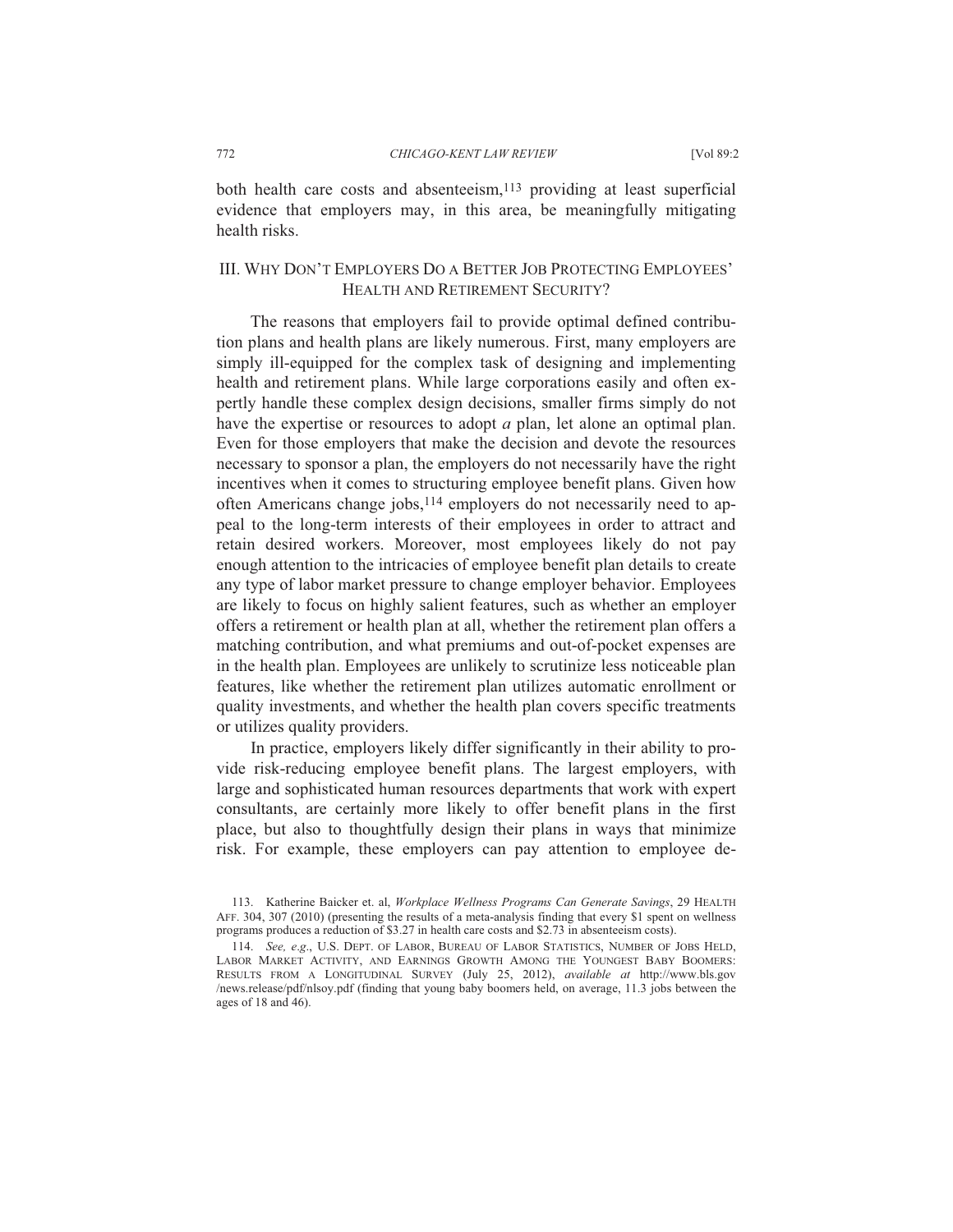mographics when deciding the level of cost sharing that is appropriate for their employee population, in order to ensure that health plan deductibles and co-insurance levels do not prevent employees from accessing needed care. They can also structure sophisticated wellness plans, often using their own health plan claims data, to meaningfully improve employee health.

Smaller employers live in a much different world. These employers often have limited human resource departments that may not have a dedicated benefits staff. When it comes to establishing a retirement plan, these employers typically adopt what is known as a "prototype"  $401(k)$  plan – a standard plan offered by a plan administrator. To establish the plan, the employer simply signs an adoption agreement that requires the employer to check off plan design features on a checklist a few pages in length. These plans both constrain employer choices and do not typically involve detailed plan design study on the part of the employer. In addition, many of the plan design choices an employer makes end up being driven by cost. An employer may select a 401(k) plan administrator, and 401(k) plan investment options based on which company will provide them with the lowest out-ofpocket costs, not which will deliver the most retirement security to participants.115 And because participants tend not to pay attention to these plan details, employers do not feel much pressure to make different choices. While regulators could lessen or eliminate these risks by directly regulating plan structure, they have not yet chosen to do so.

When it comes to health plans, small employers often rely on an insurance broker to suggest plans for them.<sup>116</sup> Because the product the employer is purchasing is an off-the-shelf product, limited design choices can be made, and again it is unlikely that the employer would undertake a detailed plan design study to inform their available choices. Employers are unlikely to change this method of selecting health plans, given that employees are likely to focus primarily on premium level and cost-sharing requirements.117

 <sup>115.</sup> For a discussion of these issues, see Bullard, *supra* note 48.

 <sup>116.</sup> *See* Leslie Jackson Conwell, *The Role of Health Insurance Brokers: Providing Small Employers with a Helping Hand*, 57 HEALTH SYS. CHANGE ISSUE BRIEF 1, 2 (2002), *available at* http://www.hschange.com/CONTENT/480/480.pdf.

 <sup>117.</sup> This is not to suggest that small employers are unsophisticated or unresponsive to market pressures, but rather that in this case there is insufficient market pressure for these employers to change their behavior. For a discussion of strategic small employer decision-making in the health plan context, *see generally* Amy B. Monahan & Daniel Schwarcz, *Saving Small-Employer Health Insurance*, 98 IOWA L. REV. 1935 (2013).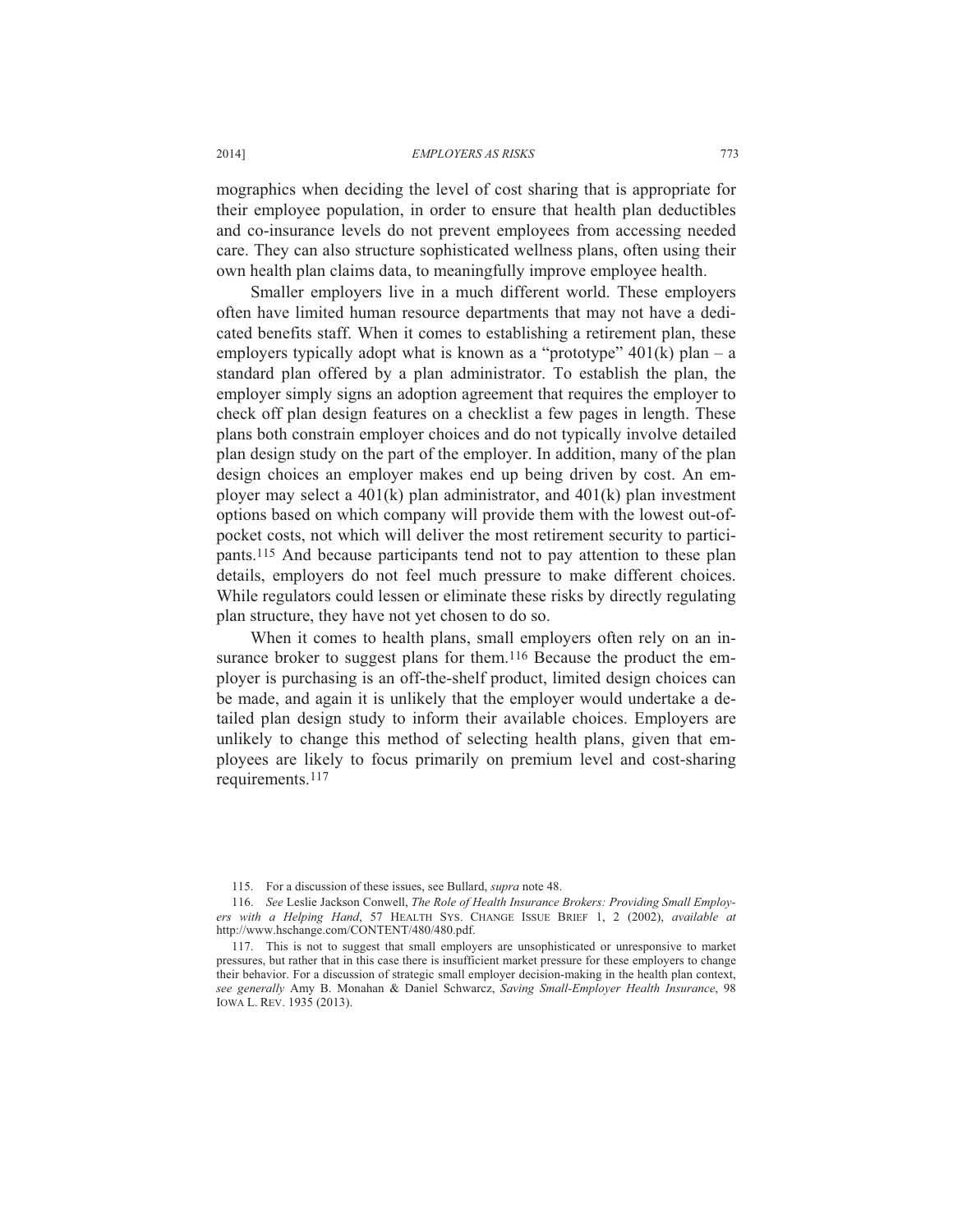## IV. USING LAW TO MITIGATE EMPLOYERS AS RISKS

## *A. Retirement Risks*

Given the rather stark evidence that employers in many cases fail to offer their employees any retirement plan, or offer them a plan that is not designed to protect against retirement savings risks, there is a significant role for law to play in mitigating employers and their choices as sources of retirement savings risks to their employees. Command and control regulation would offer the most straightforward method of addressing the risks resulting from poor employer decisions. Congress could simply require employers to offer a 401(k) plan, and require that plan to meet very specific parameters. Of course, it is highly unlikely that Congress would do so. There are real costs to businesses to establish and maintain a retirement plan, and there likely is not the political will to force employers to do so. Nevertheless, while we may be unwilling to require employers to provide retirement savings plan, we could change federal law to make tax-favored retirement savings vehicles universally available.<sup>118</sup>

There is also much room for improvement in how we regulate the 401(k) plans that already exist. When it comes to participant-directed retirement savings, we have strong evidence of suboptimal decision-making on the part of participants, as well as evidence that merely changing the defaults to favor plan participation at an adequate rate dramatically improves savings. We also know that the investment menu and investment fees are critical to retirement savings success. Requiring employers to adopt plan designs that default participants into appropriate savings rates, appropriate investments, and appropriate distribution forms will likely go a long way toward improving retirement security for many Americans. And while the default choices might not be optimal for everyone, the fact that they are merely defaults should lessen their impact on those who make rational decisions that differ from the default. The retirement plan world has changed dramatically in the last several decades. It is time for the law to catch up.

## *B. Health Risks*

Because health risks vary so significantly among individuals, it is harder to come up with a legal prescription for health risks. Law could require employers to provide health plans, could regulate the type of health

 <sup>118.</sup> For a discussion of this possibility, see Amy B. Monahan, *An Affordable Care Act for Retirement Plans?*, 20 CONN. INS. L. J. (forthcoming 2014).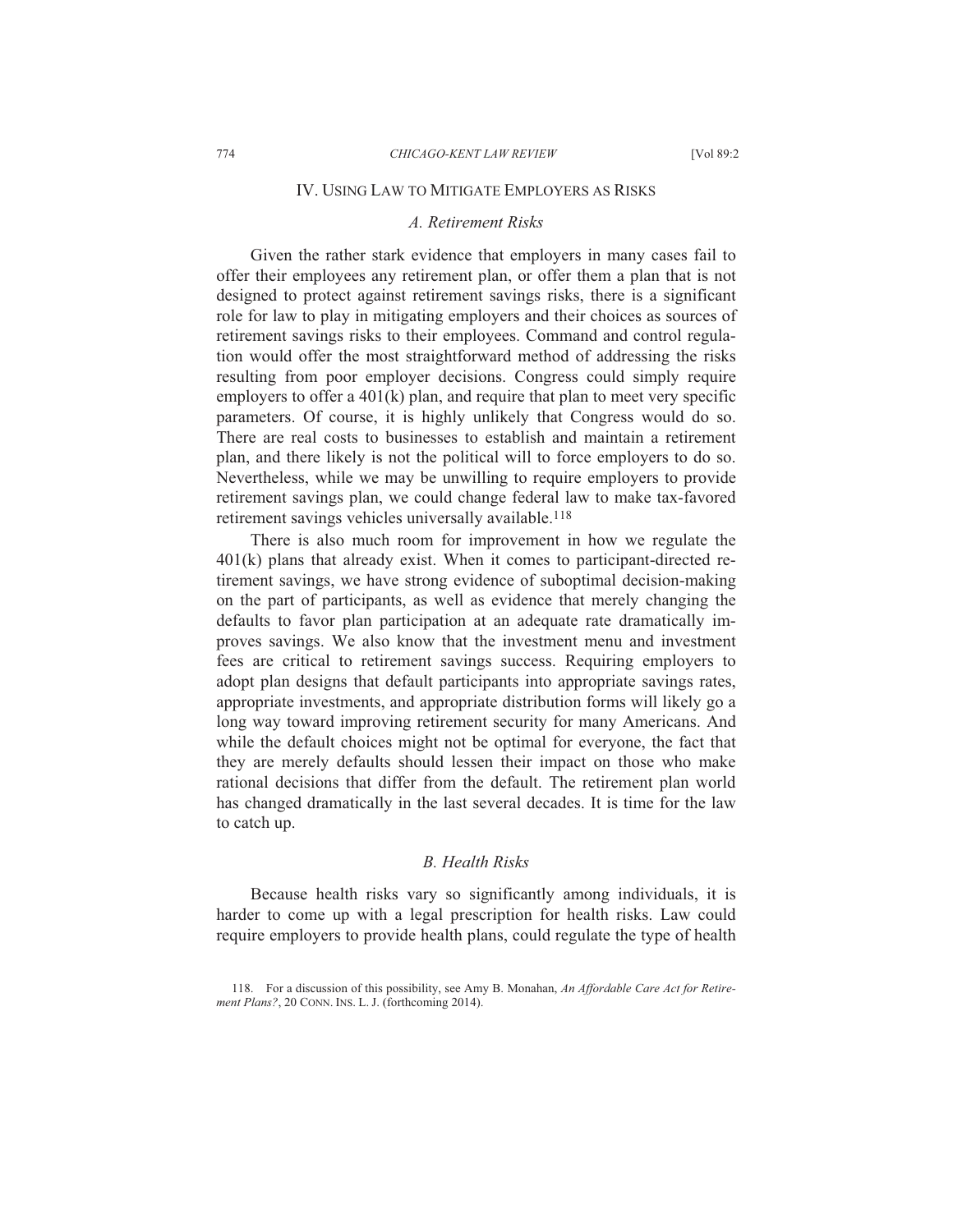plan to be offered, and could require the use of incentives to promote healthy behavior. But unlike retirement savings, which has fairly universal rules-of-thumb, and an easy way to accommodate individual choice, it is hard to come up with blanket recommendations with respect to controlling health risks. The ACA, however, provides a unique example of using law to mitigate employer choices that may subject employees to significant health risks, in a manner that largely preserves individual choice.

First, the ACA provides a financial incentive for most employers to offer health insurance to their employees. For various reasons, this socalled employer mandate is unlikely to cause many employers that had not previously provided a health plan to begin doing so. However, the ACA does greatly impact the employer market by, for the first time, offering a viable alternative to such coverage. Beginning in 2014, if an individual's employer either does not offer a plan, or offers a plan does not meet the employee's preferences, she should be able to select from a wide range of coverage on the health insurance exchange in her state. A variety of premiums, cost-sharing levels and networks should be available to allow an individual to control adequately many of the risks described above.

An open question is whether these newly created individual markets will in reality function to allow individuals to better control their health risks. While it is true that we would expect a wide variety of plans to be available, individuals may still struggle with the complex decision of choosing the appropriate plan.119 Not only does choosing a health plan involve a large number of variables, health risks themselves are unpredictable and many factors such as quality are difficult for consumers to observe.120 However, the ACA does contain some provisions that should improve consumer decision-making. The ACA requires all plans sold in the individual and small group markets to cover the same minimum package of benefits (referred to as "essential health benefits"), $121$  thus eliminating potentially significant variation among plans with respect to what medical services they cover. The ACA also requires all plans sold on the individual market to provide a concise "summary of benefits and coverage" that contains basic coverage terms as well as examples of how various common expenses would be covered by the plan. These uniform coverage provisions and consumer-friendly and concise disclosures should simplify a consumer's plan decision-making.

 <sup>119.</sup> *See* Russell B. Korobkin, *Comparative Effectiveness Research as Choice Architecture: The Behavioral Law and Economics Solution to the Health Care Cost Crisis*, 112 MICH. L. REV. 523, 527 (2013).

 <sup>120.</sup> *See id*.

 <sup>121.</sup> Patient Protection and Affordable Care Act, 42 U.S.C. § 18022 (2010).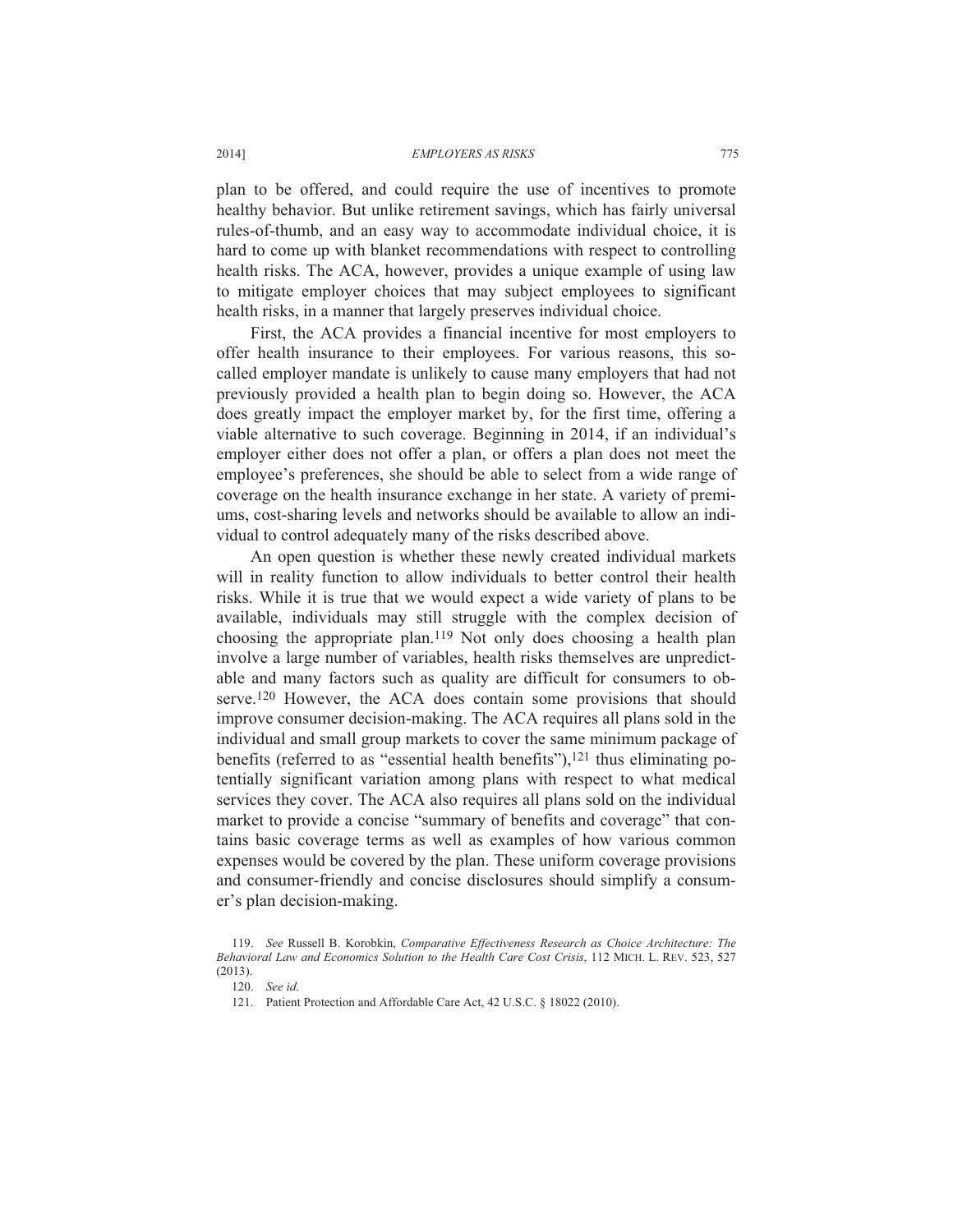The ACA is not perfect, however. Plans offered in the individual market are unlikely to offer a wide choice with respect to the medical services covered by the plans. While all plans will be required to offer "essential health benefits," it is unlikely that any plans will voluntarily offer benefits in excess of those mandated essential benefits. As a result, if an individual requires medical treatment that is not considered an essential health benefit, she is likely to find that insurance coverage for that treatment is not available, thereby continuing to subject her to significant risk.

Financial shock risks should be able to be better controlled once the ACA's reforms take effect in 2014, because individuals will have the ability to choose plans with varying levels of cost sharing. For example, if an employer offered an employee a single health plan option with a deductible of \$2,000 that was unaffordable for that employee, he or she will be able to go to the exchange and find a plan with a significantly lower deductible. This assumes, of course, that the individual will be able to afford the premium associated with the lower-deductible plan.

While the ACA contains subsidies for low- and moderate-income individuals to purchase health insurance,<sup>122</sup> affordability will undoubtedly remain an issue for some individuals. As a result, even if a plan were available that would adequately protect an individual against various health risks, that individual may be unable to afford such coverage. Compounding this problem is the fact that an individual can only purchase health insurance coverage on a tax-free basis through an employer.123 If an individual must rely on the exchange to receive adequate health insurance coverage, she would have to pay for that coverage with after-tax dollars in most cases.

One risk that the ACA arguably will not help mitigate is medical risk. This is one area where employers may have a distinct advantage over insurers. Given that an individual may easily change insurance carriers every year, insurers likely do not have a significant financial motivation to create rewards for policyholders who engage in health-promoting behavior that may not pay off until years in the future. Employers, on the other hand, are likely to have longer time horizons to work with, and may therefore have an incentive to create long-term wellness programs aimed at improving employee health. Employers are also likely to benefit from such health improvements in ways other than reducing direct health care costs, thus further encouraging the formation of wellness programs. These programs

 <sup>122.</sup> Patient Protection and Affordable Care Act, Pub. L. No. 111-148 § 1401; I.R.C. § 36B (2010).

 <sup>123.</sup> *See* I.R.C. § 106 (West. 2012).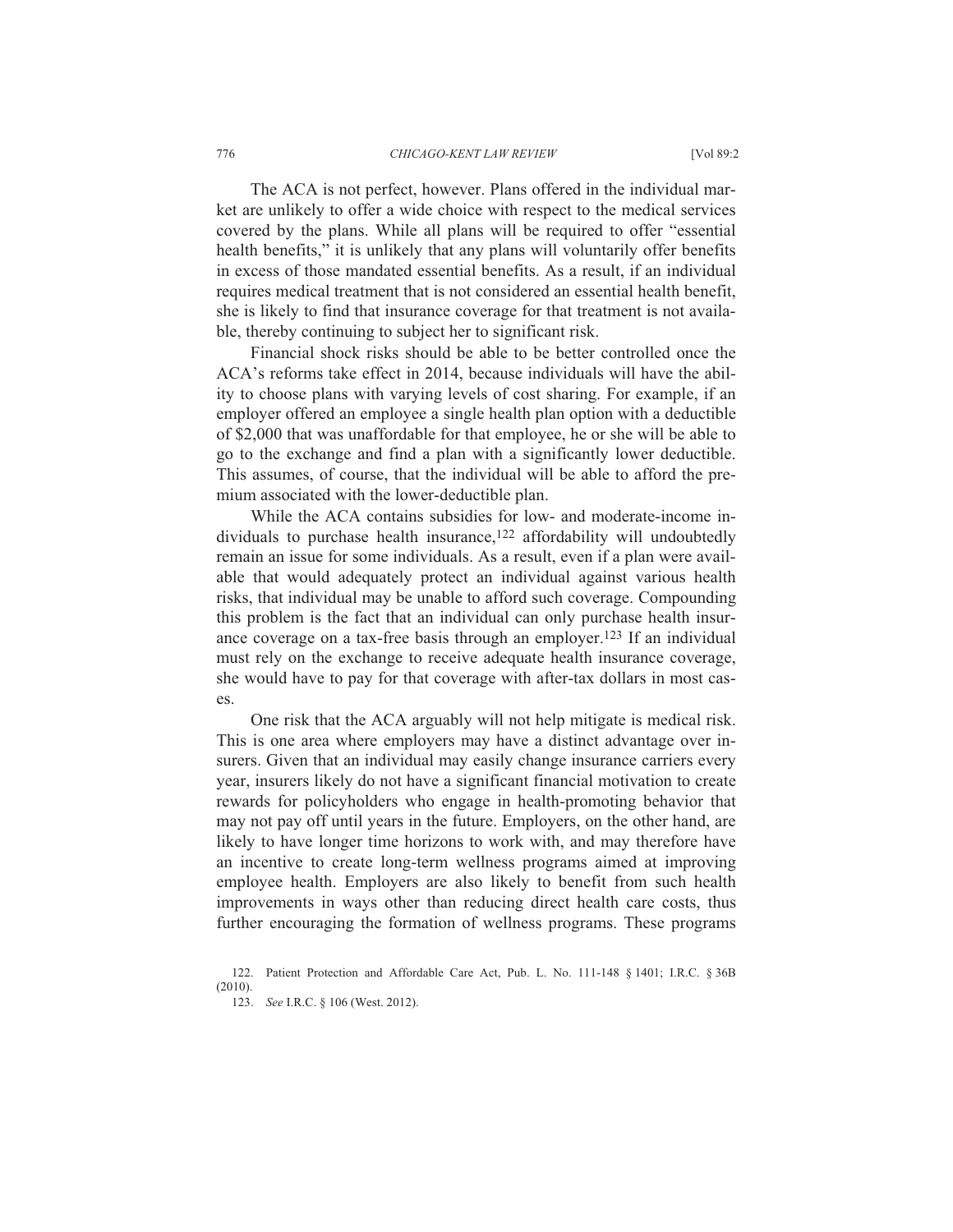are not without their downsides – they can in the worst cases act as a form of discrimination against the sick or poor – but well-structured programs can provide a meaningful improvement in controlling medical risks.124

It may be tempting to conclude that many employers should simply get out of the employee health care business once the ACA's major reforms take effect in 2014, but that is not necessarily the case. Employers still have an important role to play in helping employees control health risks. Employers, if they are thoughtful about health plan design, may be able to put together a plan that better meets the needs of its employees than do available plans on the individual market. In addition, employers are able to facilitate pre-tax purchasing of insurance, which can help make health coverage more affordable for many individuals. And finally, an employer has a different relationship to covered employees than does an insurance company. Employers have longer-term interests and an interest in keeping employees healthy that extends beyond mere direct health expenditures. We would do well to encourage employers to capitalize on that interest to create healthpromoting incentives. But the good news is that, regardless of what employers do post-ACA, employees will no longer be put at significant risk if their employer fails to offer a plan, or offers a plan that fails to meet the employees' needs. Indeed, individual plans in the state exchanges will effectively act as competition against employer plans. Well-designed employer plans should continue to enjoy success with employees, while poorly designed plans are likely to see their enrollment dwindle as employees move to more attractive options. There is tremendous potential for the ACA to make meaningful changes to how health insurance is provided in this country, but we must continue to monitor health risks and be willing to make changes to the law as circumstances require.

## **CONCLUSION**

The ACA will fundamentally change the role of employers in ensuring health security for most Americans. It will do so not by removing employers from their historic role, but rather by providing, for the first time, a real option for individuals whose employers do not offer attractive, affordable coverage. No longer will employees be solely dependent on the luck of

 <sup>124.</sup> *See, e*.*g*., Jill R. Horwitz et al., *Wellness Incentives in the Workplace: Cost Savings Through Cost Shifting to Unhealthy Workers*, 32 HEALTH AFF. 468, 469 (2013) (finding "little evidence that such programs can easily save costs through health improvement without being discriminatory"); Baicker et al., *supra* note 113, at 304(finding that "that medical costs fall by about \$3.27 for every dollar spent on wellness programs and that absenteeism costs fall by about \$2.73 for every dollar spent").